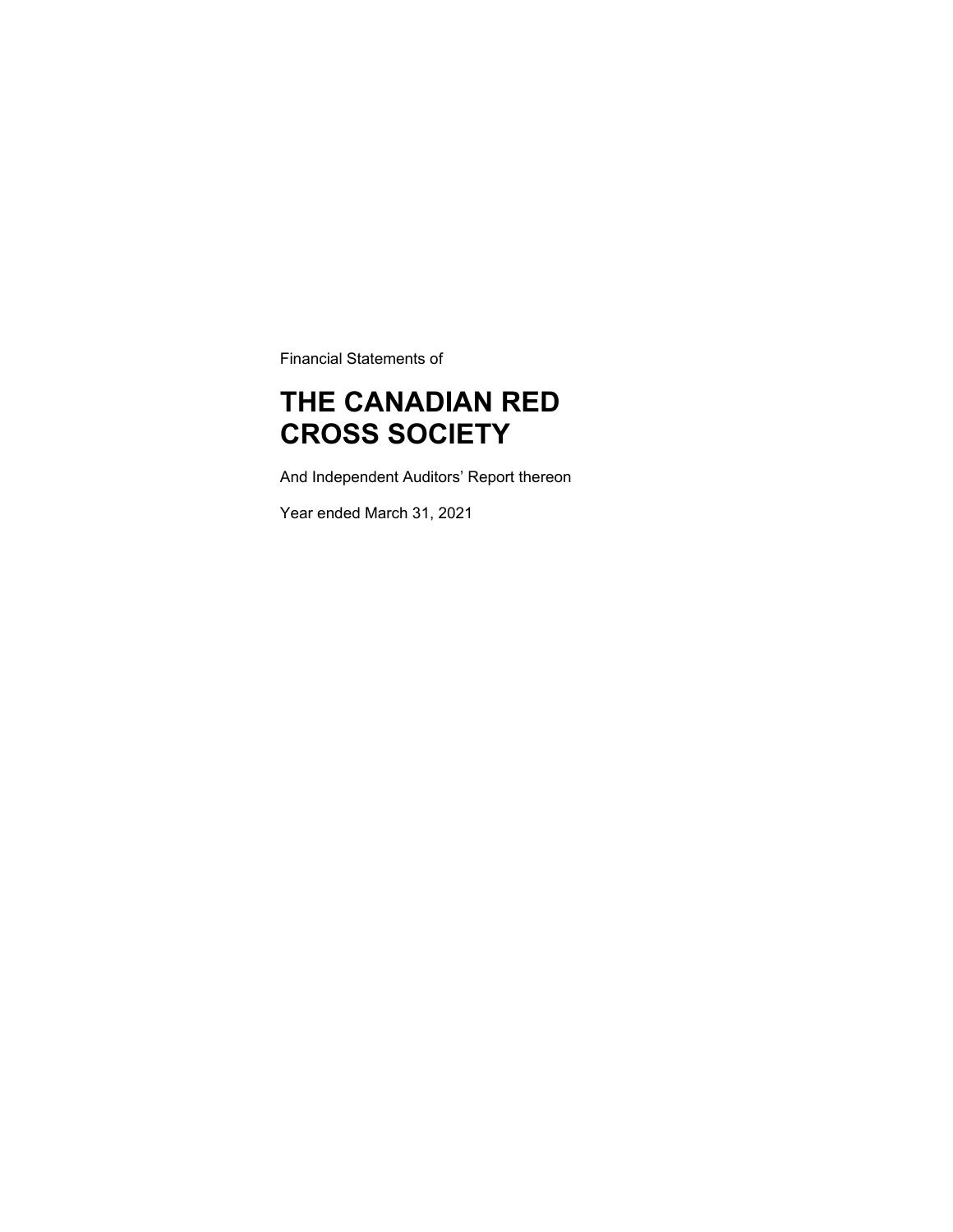Year ended March 31, 2021

## **Independent Auditors' Report**

| Page | <b>Financial Statements:</b> |
|------|------------------------------|
|      |                              |
|      |                              |
|      |                              |
|      |                              |
|      |                              |
|      |                              |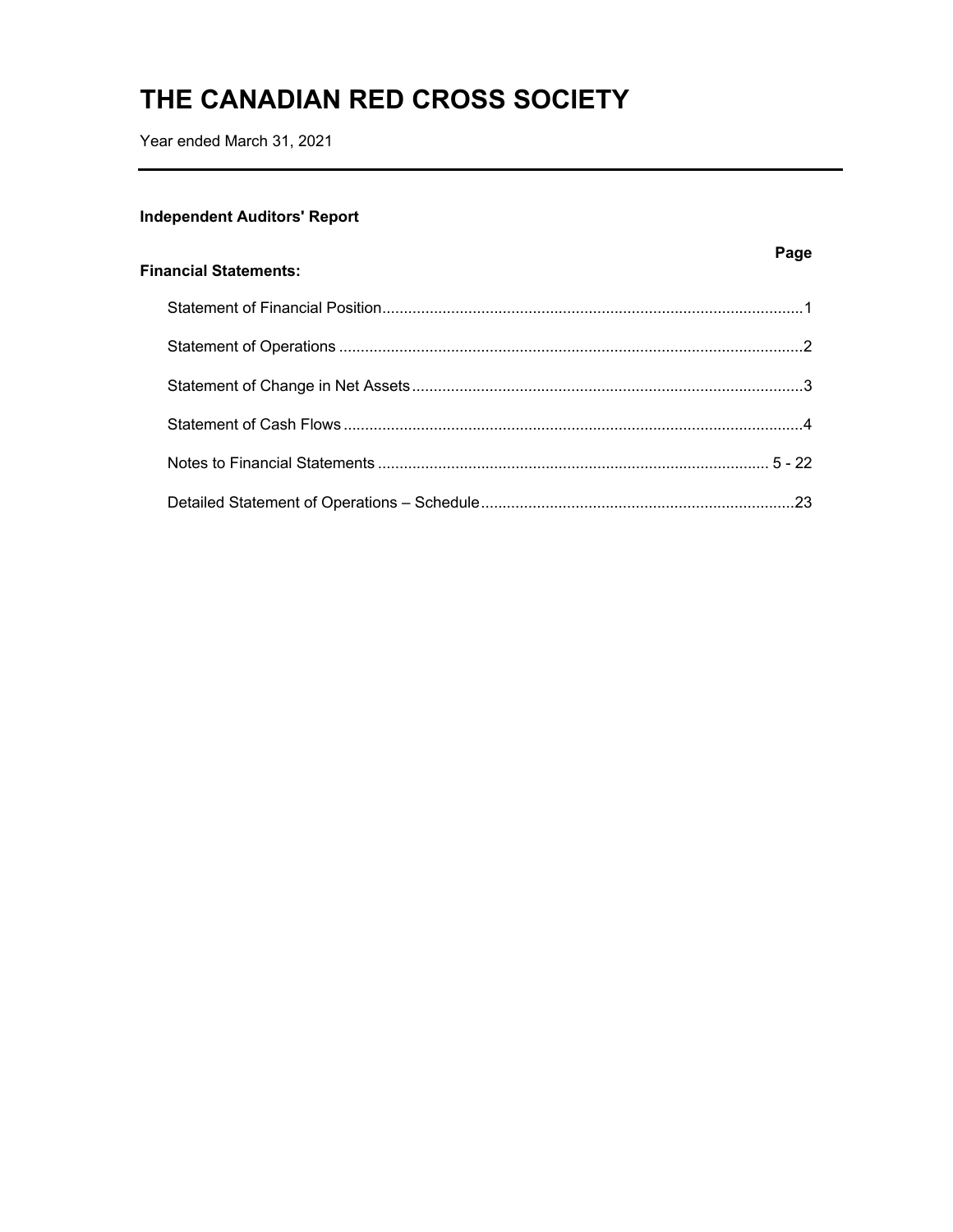

KPMG LLP 150 Elgin Street, Suite 1800 Ottawa ON K2P 2P8 Canada Telephone 613-212-5764 Fax 613-212-2896

## **INDEPENDENT AUDITORS' REPORT**

To the Members of the Canadian Red Cross Society,

### *Opinion*

We have audited the financial statements of the Canadian Red Cross Society (the "Entity"), which comprise:

- the statement of financial position as at March 31, 2021
- the statement of operations for the year then ended
- the statement of changes in net assets for the year then ended
- the statement of cash flows for the year then ended
- and notes to the financial statements and schedule, including a summary of significant accounting policies

(Hereinafter referred to as the "financial statements").

In our opinion, the accompanying financial statements present fairly, in all material respects, the financial position of the Entity as at March 31, 2021, and its results of operations, its changes in net assets, and its cash flows for the year then ended in accordance with Canadian accounting standards for not-for-profit organizations.

## *Basis for Opinion*

We conducted our audit in accordance with Canadian generally accepted auditing standards. Our responsibilities under those standards are further described in the "*Auditors' Responsibilities for the Audit of the Financial Statements*" section of our auditors' report.

We are independent of the Entity in accordance with the ethical requirements that are relevant to our audit of the financial statements in Canada and we have fulfilled our other ethical responsibilities in accordance with these requirements.

We believe that the audit evidence we have obtained is sufficient and appropriate to provide a basis for our opinion.

## *Other Information*

Management is responsible for the other information. Other information comprises:

• the information, other than the financial statements and the auditors' report thereon, included in the Report of the Chief Financial Officer.

Our opinion on the financial statements does not cover the other information and we do not and will not express any form of assurance conclusion thereon.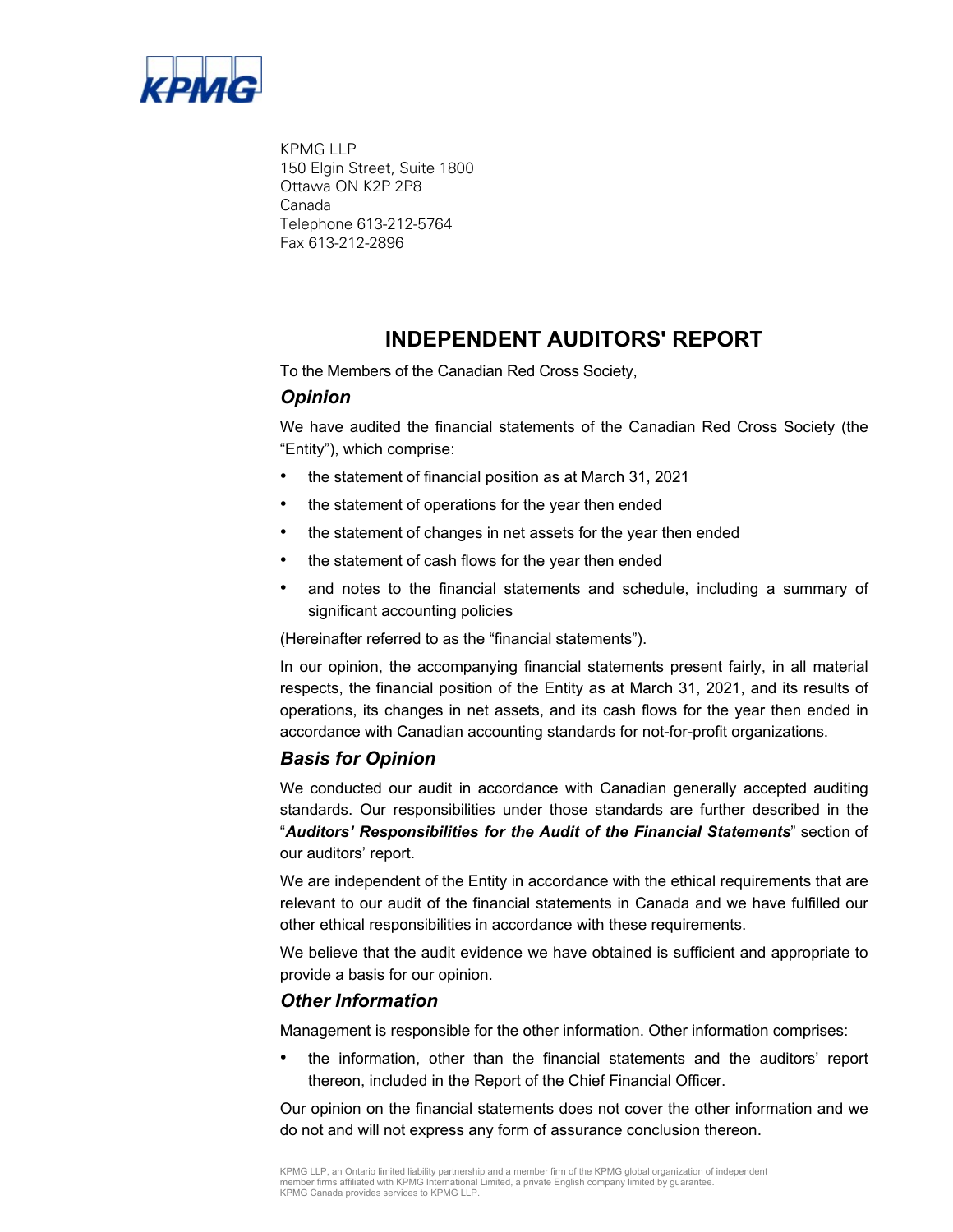

Page 2

In connection with our audit of the financial statements, our responsibility is to read the other information identified above and, in doing so, consider whether the other information is materially inconsistent with the financial statements or our knowledge obtained in the audit and remain alert for indications that the other information appears to be materially misstated.

We obtained the information, other than the financial statements and the auditors' report thereon, included in the Report of the Chief Financial Officer as at the date of this auditors' report.

If, based on the work we have performed on this other information, we conclude that there is a material misstatement of this other information, we are required to report that fact in the auditors' report.

We have nothing to report in this regard.

## *Responsibilities of Management and Those Charged with Governance for the Financial Statements*

Management is responsible for the preparation and fair presentation of the financial statements in accordance with Canadian accounting standards for not-for-profit organizations, and for such internal control as management determines is necessary to enable the preparation of financial statements that are free from material misstatement, whether due to fraud or error.

In preparing the financial statements, management is responsible for assessing the Entity's ability to continue as a going concern, disclosing as applicable, matters related to going concern and using the going concern basis of accounting unless management either intends to liquidate the Entity or to cease operations, or has no realistic alternative but to do so.

Those charged with governance are responsible for overseeing the Entity's financial reporting process.

## *Auditors' Responsibilities for the Audit of the Financial Statements*

Our objectives are to obtain reasonable assurance about whether the financial statements as a whole are free from material misstatement, whether due to fraud or error, and to issue an auditors' report that includes our opinion.

Reasonable assurance is a high level of assurance, but is not a guarantee that an audit conducted in accordance with Canadian generally accepted auditing standards will always detect a material misstatement when it exists.

Misstatements can arise from fraud or error and are considered material if, individually or in the aggregate, they could reasonably be expected to influence the economic decisions of users taken on the basis of the financial statements.

As part of an audit in accordance with Canadian generally accepted auditing standards, we exercise professional judgment and maintain professional skepticism throughout the audit.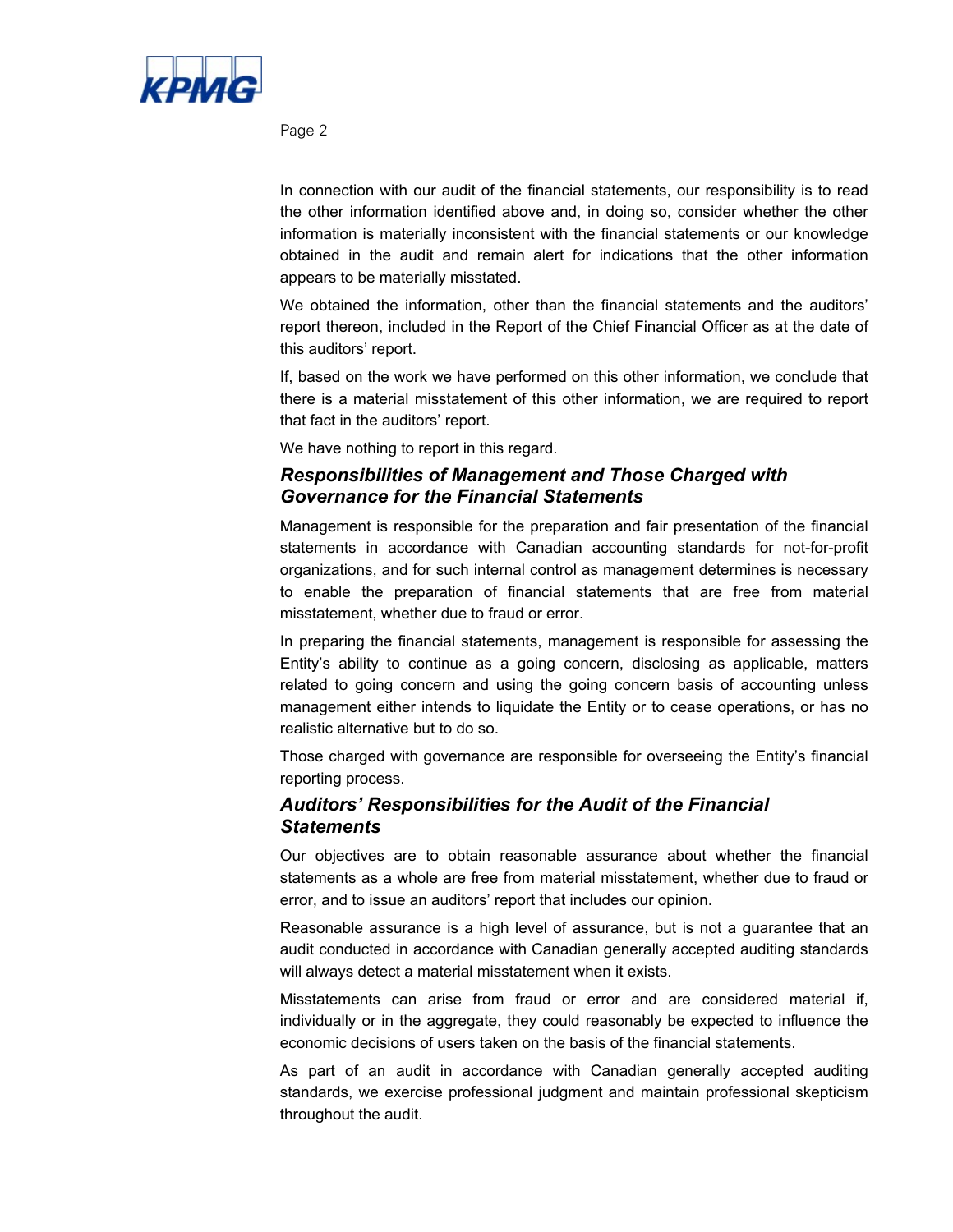

Page 3

We also:

• Identify and assess the risks of material misstatement of the financial statements, whether due to fraud or error, design and perform audit procedures responsive to those risks, and obtain audit evidence that is sufficient and appropriate to provide a basis for our opinion.

The risk of not detecting a material misstatement resulting from fraud is higher than for one resulting from error, as fraud may involve collusion, forgery, intentional omissions, misrepresentations, or the override of internal control.

- Obtain an understanding of internal control relevant to the audit in order to design audit procedures that are appropriate in the circumstances, but not for the purpose of expressing an opinion on the effectiveness of the Entity's internal control.
- Evaluate the appropriateness of accounting policies used and the reasonableness of accounting estimates and related disclosures made by management.
- Conclude on the appropriateness of management's use of the going concern basis of accounting and, based on the audit evidence obtained, whether a material uncertainty exists related to events or conditions that may cast significant doubt on the Entity's ability to continue as a going concern. If we conclude that a material uncertainty exists, we are required to draw attention in our auditors' report to the related disclosures in the financial statements or, if such disclosures are inadequate, to modify our opinion. Our conclusions are based on the audit evidence obtained up to the date of our auditors' report. However, future events or conditions may cause the Entity to cease to continue as a going concern.
- Evaluate the overall presentation, structure and content of the financial statements, including the disclosures, and whether the financial statements represent the underlying transactions and events in a manner that achieves fair presentation.
- Communicate with those charged with governance regarding, among other matters, the planned scope and timing of the audit and significant audit findings, including any significant deficiencies in internal control that we identify during our audit.

KPMG LLP

Chartered Professional Accountants, Licensed Public Accountants Ottawa, Canada May 21, 2021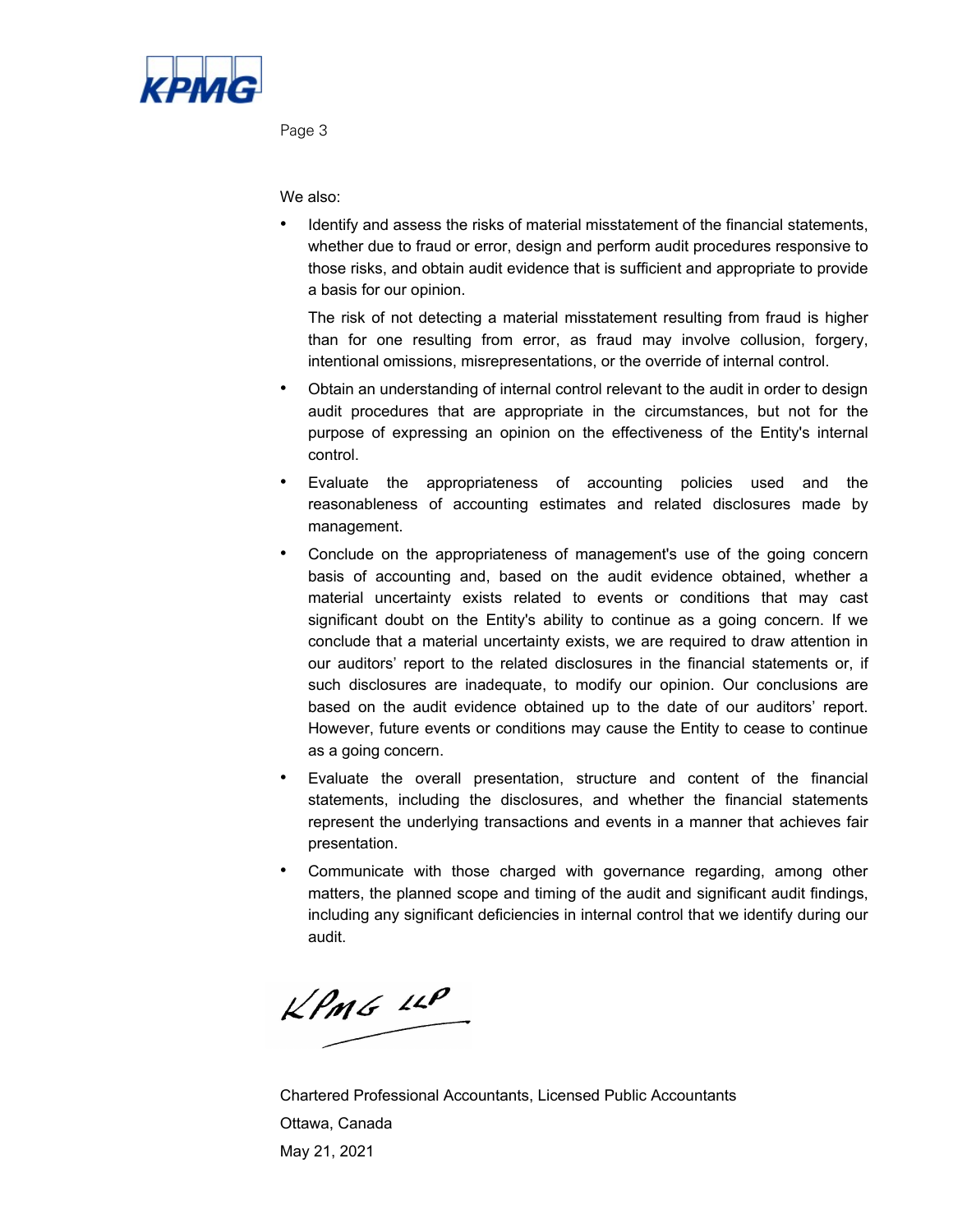Statement of Financial Position

March 31, 2021, with comparative information for 2020 (In thousands of dollars)

|                                                        | 2021          | 2020          |
|--------------------------------------------------------|---------------|---------------|
| <b>Assets</b>                                          |               |               |
| Current assets:                                        |               |               |
| Cash and cash equivalents (note 3)                     | \$<br>140,842 | \$<br>200,903 |
| Accounts receivable                                    | 102,605       | 38,124        |
| Inventory                                              | 22,845        | 13,604        |
| Prepaid expenses                                       | 11,009        | 8,478         |
| Asset held for sale $-$ current (note 6)               | 4,131         |               |
|                                                        | 281,432       | 261,109       |
| Long-term investments (note 4)                         | 74,670        | 61,046        |
| Tangible capital and intangible assets (note 5)        | 48,859        | 53,603        |
| Assets held for sale (note 6)                          | 1,082         | 1,014         |
| Defined benefit pension plan asset (note 10)           | 6,000         | 5,927         |
|                                                        | \$<br>412,043 | \$<br>382,699 |
| <b>Liabilities and Net Assets</b>                      |               |               |
| <b>Current liabilities:</b>                            |               |               |
| Accounts payable and accrued liabilities (note 7)      | \$<br>55,371  | \$<br>36,659  |
| Deferred contributions - short-term (note 8)           | 145,288       | 146,453       |
|                                                        | 200,659       | 183,112       |
| Deferred contributions - long-term (note 8)            | 15,133        | 30,542        |
| Deferred contributions related to tangible capital and |               |               |
| intangible assets (note 9)                             | 9,123         | 9,501         |
| Other defined benefit plans liability (note 10)        | 6,354         | 7,040         |
|                                                        | 231,269       | 230,195       |
| Net assets (note 11):                                  |               |               |
| Invested in tangible capital and intangible assets     | 44,949        | 45,116        |
| Restricted for endowment purposes                      | 2,244         | 1,629         |
| Internally restricted (note 12)                        | 91,909        | 83,929        |
| Unrestricted                                           | 41,672        | 21,830        |
|                                                        | 180,774       | 152,504       |
| Commitments, contingent liabilities and                |               |               |
| guarantees (notes 13 and 14)                           |               |               |
| Subsequent event (note 21)                             |               |               |
|                                                        | \$<br>412,043 | \$<br>382,699 |
|                                                        |               |               |

See accompanying notes to financial statements.

On behalf of the Board:

 $\sqrt{2}$ 

Chair Chair, Audit and Finance Committee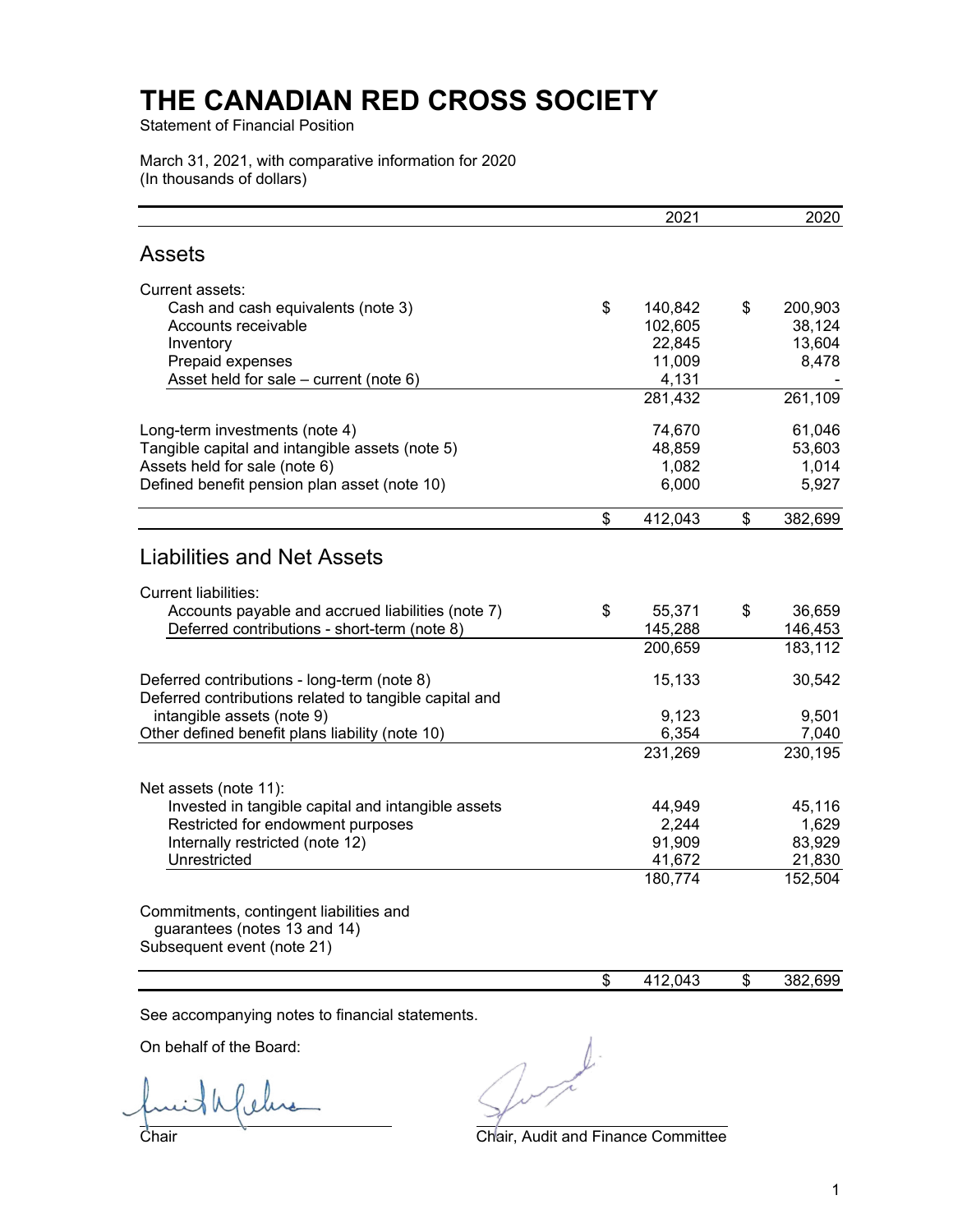Statement of Operations

Year ended March 31, 2021, with comparative information for 2020 (In thousands of dollars)

|                                                       | 2021         | 2020          |
|-------------------------------------------------------|--------------|---------------|
|                                                       | (Schedule)   |               |
| Revenue:                                              |              |               |
| Fundraising (note 15)                                 | \$<br>79,471 | \$<br>110,529 |
| Core programs                                         | 464,722      | 246,729       |
| <b>Total revenue</b>                                  | 544,193      | 357,258       |
| Expenses:                                             |              |               |
| Organizational capacity:                              |              |               |
| Fundraising (note 15)                                 | 36,213       | 39,923        |
| Governance and general management                     | 13,831       | 14,644        |
|                                                       | 50,044       | 54,567        |
| Core programs:                                        |              |               |
| International operations                              | 71,937       | 54,202        |
| Emergency management                                  | 322,508      | 148,202       |
| Prevention and safety                                 | 28,246       | 19,216        |
| Health and community wellness                         | 57,710       | 68,371        |
|                                                       | 480,401      | 289,991       |
| <b>Total expenses</b>                                 | 530,445      | 344,558       |
| Excess of revenue over expenses before the undernoted | 13,748       | 12,700        |
| Investment income (loss), net of fees                 | 13,319       | (3,009)       |
| Gain on sale of tangible capital assets and           |              |               |
| assets held for sale (notes 5 and 6)                  | 67           | 421           |
| Excess of revenue over expenses                       | \$<br>27,134 | \$<br>10,112  |

See accompanying notes to financial statements.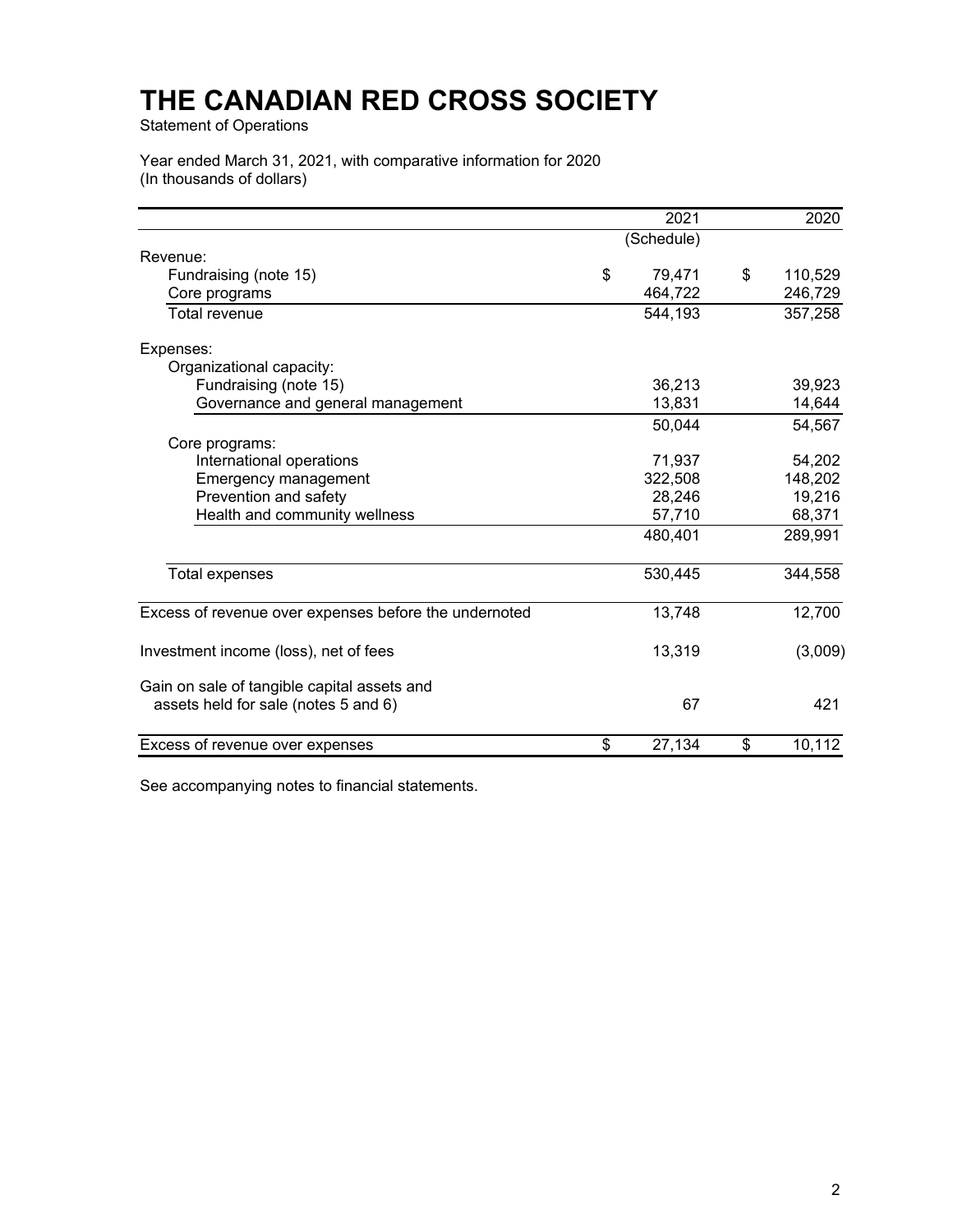Statement of Changes in Net Assets

Year ended March 31, 2021, with comparative information for 2020 (In thousands of dollars)

|                                                                                                       | Invested in<br>tangible capital<br>and intangible<br>assets | Restricted for<br>endowment<br>purposes | Internally<br>restricted |    | Unrestricted |    | 2021    |
|-------------------------------------------------------------------------------------------------------|-------------------------------------------------------------|-----------------------------------------|--------------------------|----|--------------|----|---------|
| Net assets, beginning of year                                                                         | \$<br>45,116                                                | \$<br>1,629                             | \$<br>83,929             | \$ | 21,830       | \$ | 152,504 |
| Excess of revenue over expenses                                                                       |                                                             | 115                                     |                          |    | 27,019       |    | 27,134  |
| Receipt of endowed funds (note 12)                                                                    |                                                             | 500                                     |                          |    |              |    | 500     |
| Remeasurement gain on defined benefit pension<br>plan asset and other defined benefit plans liability |                                                             |                                         |                          |    | 636          |    | 636     |
| Investment in tangible capital and intangible assets (note 17)                                        | (167)                                                       |                                         |                          |    | 167          |    |         |
| Internally restricted (note 12)                                                                       |                                                             |                                         | 7,980                    |    | (7,980)      |    |         |
| Net assets, end of year                                                                               | 44,949                                                      | 2,244                                   | 91,909                   | \$ | 41,672       | \$ | 180,774 |

|                                                                                                       | Invested in<br>tangible capital<br>and intangible<br>assets | Restricted for<br>endowment<br>purposes |   | Internally<br>restricted | Unrestricted |     | 2020    |
|-------------------------------------------------------------------------------------------------------|-------------------------------------------------------------|-----------------------------------------|---|--------------------------|--------------|-----|---------|
| Net assets, beginning of year                                                                         | \$<br>42,990                                                | \$<br>1,626                             | S | 61,889                   | \$<br>37,151 | S   | 143,656 |
| Excess of revenue over expenses                                                                       |                                                             | (31)                                    |   |                          | 10,143       |     | 10,112  |
| Receipt of endowed funds                                                                              |                                                             | 34                                      |   |                          |              |     | 34      |
| Remeasurement loss on defined benefit pension<br>plan asset and other defined benefit plans liability |                                                             |                                         |   |                          | (1,298)      |     | (1,298) |
| Investment in tangible capital and intangible assets (note 17)                                        | 2,126                                                       |                                         |   |                          | (2, 126)     |     |         |
| Internally restricted (note 12)                                                                       |                                                             |                                         |   | 22,040                   | (22,040)     |     |         |
| Net assets, end of year                                                                               | \$<br>45,116                                                | .629                                    |   | 83,929                   | 21,830       | \$. | 152,504 |

See accompanying notes to financial statements.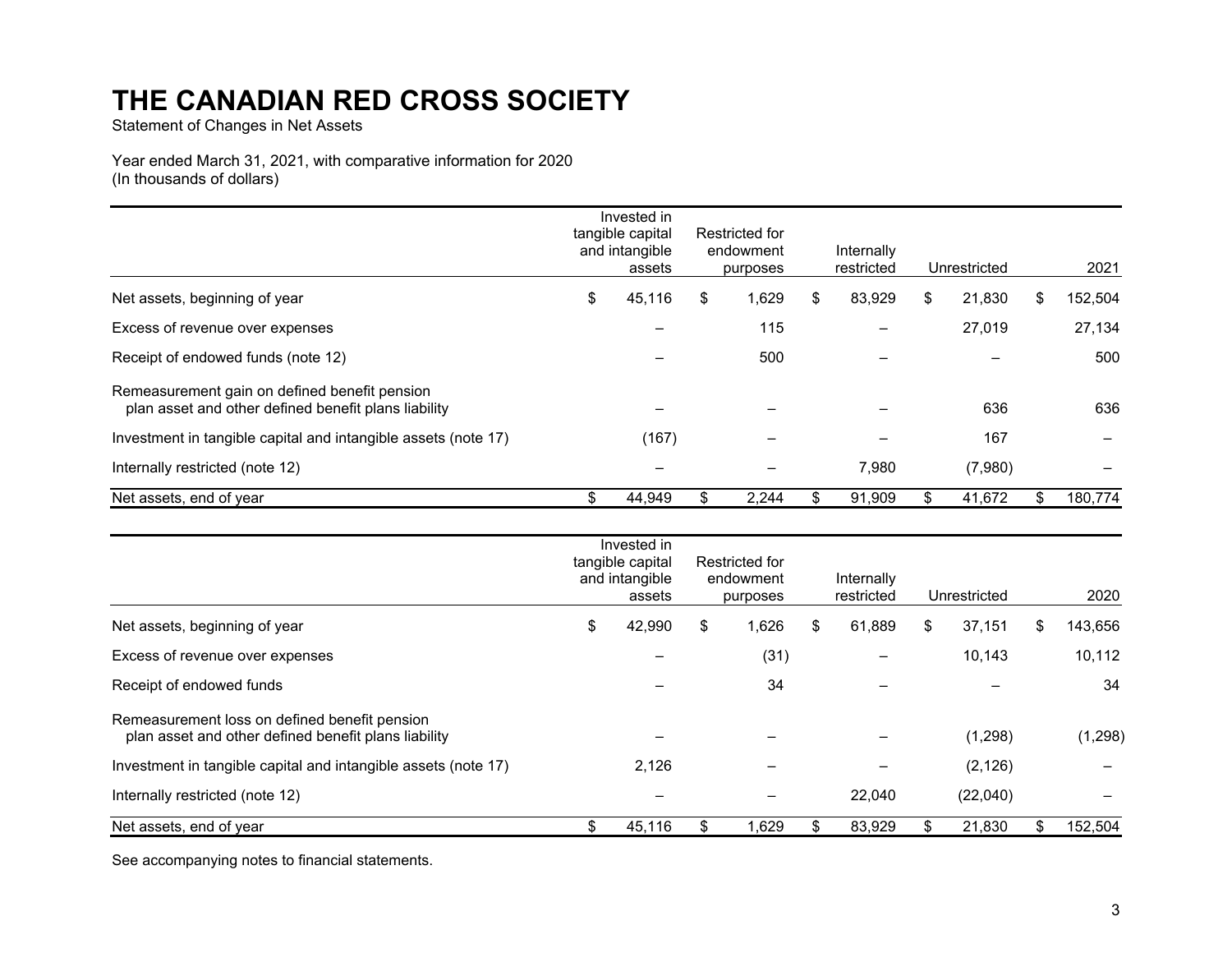Statement of Cash Flows

Year ended March 31, 2021, with comparative information for 2020 (In thousands of dollars)

|                                                        | 2021          | 2020          |
|--------------------------------------------------------|---------------|---------------|
| Cash provided by (used in):                            |               |               |
| Operating activities:                                  |               |               |
| Excess of revenue over expenses                        | \$<br>27,134  | \$<br>10,112  |
| Items not involving cash:                              |               |               |
| (Increase) decrease in net employee future benefits    | (123)         | 210           |
| Amortization of tangible capital and intangible assets | 7,162         | 6,812         |
| Amortization of deferred contributions related to      |               |               |
| tangible capital and intangible assets                 | (1, 877)      | (1,696)       |
| Increase in cumulative unrealized                      |               |               |
| gains on investments                                   | (9,839)       | (5, 742)      |
| Gain on sale of tangible capital assets and            |               |               |
| assets held for sale                                   | (67)          | (421)         |
| Change in non-cash operating working capital:          |               |               |
| Accounts receivable                                    | (64, 481)     | (3,731)       |
| Inventory                                              | (9,241)       | (1, 119)      |
| Prepaid expenses                                       | (2, 531)      | 680           |
| Accounts payable and accrued liabilities               | 18,712        | (5,228)       |
| Deferred contributions                                 | (16, 574)     | (20, 815)     |
|                                                        | (51, 725)     | (20, 938)     |
| Investing activities:                                  |               |               |
| Net purchase of long-term investments                  | (3,785)       | (21, 115)     |
| Proceeds on sale of tangible capital assets            |               |               |
| and assets held for sale                               | 73            | 782           |
| Acquisitions of tangible capital and intangible assets | (6,623)       | (9,325)       |
|                                                        | (10, 335)     | (29, 658)     |
| Financing activities:                                  |               |               |
| Deferred contributions related to tangible capital     |               |               |
| and intangible assets                                  | 1,499         | 1,722         |
| <b>Endowment contributions</b>                         | 500           | 34            |
|                                                        | 1,999         | 1,756         |
| Decrease in cash and cash equivalents                  | (60,061)      | (48, 840)     |
| Cash and cash equivalents, beginning of year           | 200,903       | 249,743       |
| Cash and cash equivalents, end of year                 | \$<br>140,842 | \$<br>200,903 |
|                                                        |               |               |
| Represented by (note 3):                               |               |               |
| Unrestricted                                           | \$<br>5,106   | \$<br>13,502  |
| <b>Externally restricted</b>                           | 115,567       | 163,843       |
| Internally restricted                                  | 20,169        | 23,558        |
| Cash and cash equivalents                              | \$<br>140,842 | \$<br>200,903 |

See accompanying notes to financial statements.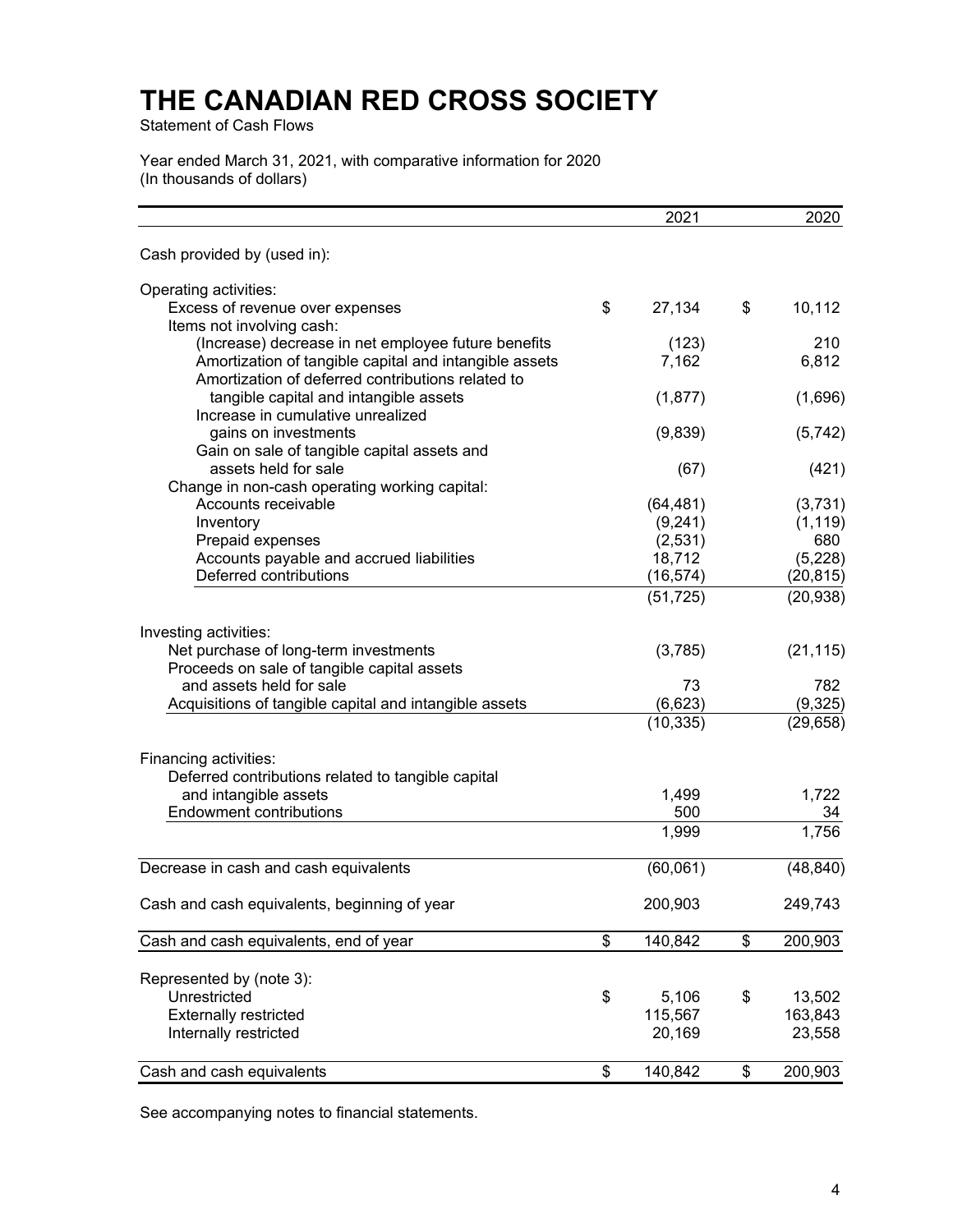Notes to Financial Statements

Year ended March 31, 2021 (In thousands of dollars)

#### **1. Purpose of the organization:**

The Canadian Red Cross Society (the "Society") is a not-for-profit volunteer-based humanitarian organization dedicated to helping people in Canada and around the world with situations that threaten their survival and safety, their security and well-being, or their human dignity. The Society relies on continuing support from various levels of governments, corporations and fundraising from other donors.

The Society, which is incorporated without share capital under the laws of Canada, is a registered Canadian charity and, as such, is exempt from income taxes under paragraph 149(1)(f) of the Income Tax Act (Canada).

### **2. Significant accounting policies:**

The financial statements have been prepared in accordance with Canadian accounting standards for not-for-profit organizations and reflect the following significant accounting policies:

(a) Basis of presentation:

These financial statements reflect the assets, liabilities, revenues and expenses of the operations of the Society including all operations within Canada and internationally.

The Organizational Capacity and Core Programs section on the statement of operations reflect the revenue and expenses after application of the Society's common support services expenses for programs. The Schedule provides a detailed summary of the net contributions of these functions after common support services expenses.

(b) Revenue recognition:

The Society follows the deferral method of accounting to account for contributions for notfor-profit organizations.

The Society receives donations from annual fundraising campaigns for operating purposes and from special campaigns for disaster relief programs in Canada and internationally.

Unrestricted donations are recognized as revenue when received. Restricted donations, other than endowments, are deferred and recognized as revenue in the year in which the related expenses are recognized. Revenue from the sale of goods or services is recognized when the goods are delivered or services rendered.

Externally restricted donations used to purchase depreciable tangible capital and intangible assets are deferred and amortized over the life of the related tangible capital and intangible asset. Externally restricted contributions used to purchase land are recorded as a direct increase in the net assets invested in tangible capital and intangible assets.

Externally restricted contributions that have not been expended are recorded as deferred contributions on the statement of financial position.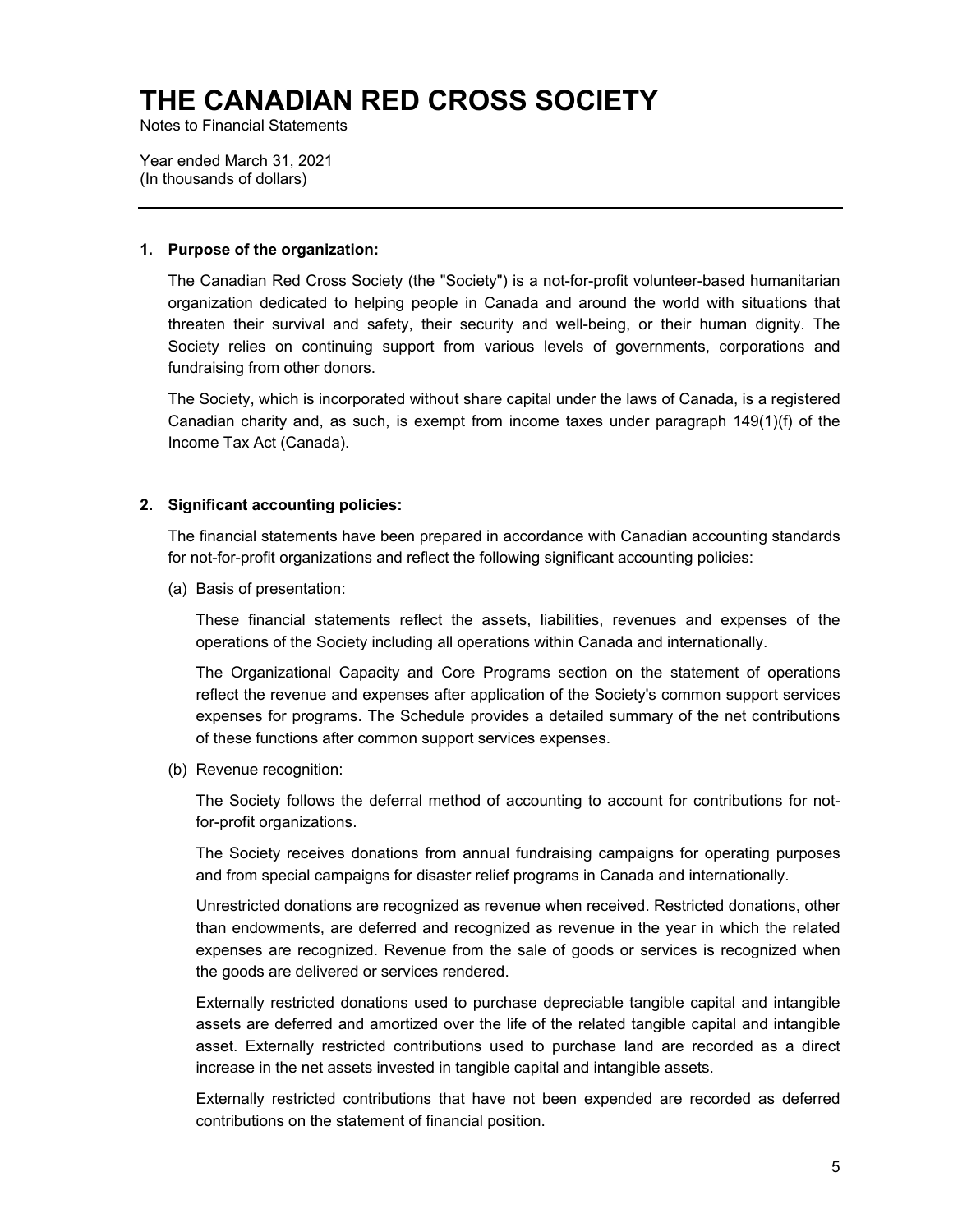Notes to Financial Statements (continued)

Year ended March 31, 2021 (In thousands of dollars)

### **2. Significant accounting policies (continued):**

(b) Revenue recognition (continued):

Endowment contributions are recognized as direct increases in net assets restricted for endowment purposes.

The fair value of donated tangible capital and intangible assets is deferred and amortized to income on the same basis as the related depreciable tangible capital and intangible assets are amortized.

Investment income includes dividend and interest income, realized and unrealized investment gains and losses and, where applicable, charges for other than temporary impairment of investments. Dividend and interest income as well as realized and unrealized gains and losses have been recorded directly in the statement of operations.

Unrealized gains and losses on financial assets are included in investment income and recognized as revenue in the statement of operations or deferred depending on the nature of any external restrictions imposed on the investment income.

Restricted investment income is recognized as revenue in the year in which the related expenses are incurred. Unrestricted investment income is recognized as revenue when earned.

(c) Financial instruments:

Financial instruments are recorded at fair value on initial recognition. Freestanding derivative instruments that are not in a qualifying hedging relationship and equity instruments that are quoted in an active market are subsequently measured at fair value. All other financial instruments are subsequently recorded at cost or amortized cost, unless management has elected to carry the instruments at fair value. The Society has elected to carry its investments at fair value.

Transaction costs incurred on the acquisition of financial instruments measured subsequently at fair value are expensed as incurred. All other financial instruments are adjusted by transaction costs incurred on acquisition and financing costs, which are amortized using the straight-line method.

Financial assets measured at cost or amortized cost are assessed for impairment on an annual basis at the end of the fiscal year if there are indicators of impairment. If there is an indicator of impairment, the Society determines if there is a significant adverse change in the expected amount or timing of future cash flows from the financial asset.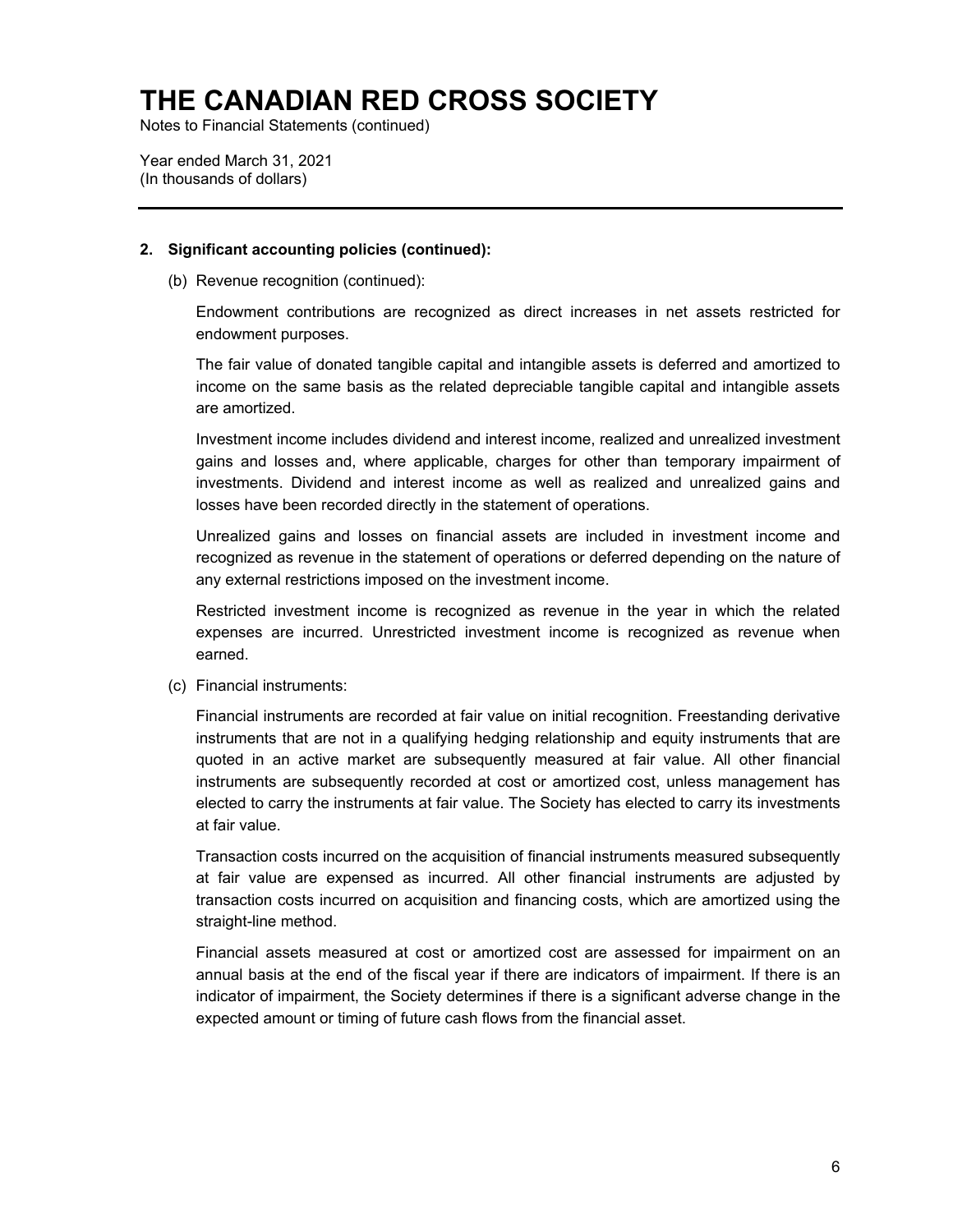Notes to Financial Statements (continued)

Year ended March 31, 2021 (In thousands of dollars)

### **2. Significant accounting policies (continued):**

(c) Financial instruments (continued):

If there is a significant adverse change in the expected cash flows, the carrying value of the financial asset is reduced to the highest of the present value of the expected cash flows, the amount that could be realized from selling the financial asset or the amount the Society expects to realize by exercising its right to any collateral. If events and circumstances reverse in a future period, an impairment loss will be reversed to the extent of the improvement, not exceeding the initial carrying value.

(d) Cash and cash equivalents:

Cash and cash equivalents represent cash and equivalents that mature within six months and those that can be readily converted to cash.

(e) Donated services:

The Society benefits greatly from donated services in the form of volunteer work for various activities. The value of donated services is not recognized in the financial statements because of the difficulty of measurement.

(f) Inventory:

Inventory consists of medical and other supplies that are necessary for the conduct of the Society's core programs and are required to be available for use on an immediate basis. The use of these supplies is recorded as an expense of the respective core program in the period deployed by the Society. Inventory also includes items used or sold in the Society's Prevention and Safety and Respect Education programs. Inventory is valued at the lower of cost and replacement value. Cost is determined using the first in first out method.

(g) Tangible capital and intangible assets:

Purchased tangible capital and intangible assets are recorded at cost. Contributed tangible capital assets are recorded at their estimated fair value at the date of contribution. Amortization is provided on a straight-line basis over the estimated useful lives of the asset as follows:

| Asset                                      | Useful life           |
|--------------------------------------------|-----------------------|
|                                            |                       |
| <b>Buildings</b>                           | 20 to 40 years        |
| <b>Building improvements</b>               | 10 to 20 years        |
| Leasehold improvements                     | Life of related lease |
| Furniture, office and healthcare equipment | 3 to 5 years          |
| Vehicles                                   | 2 to 5 years          |
| Computer hardware                          | 2 to 3 years          |
| Intangible assets                          | 5 to 7 years          |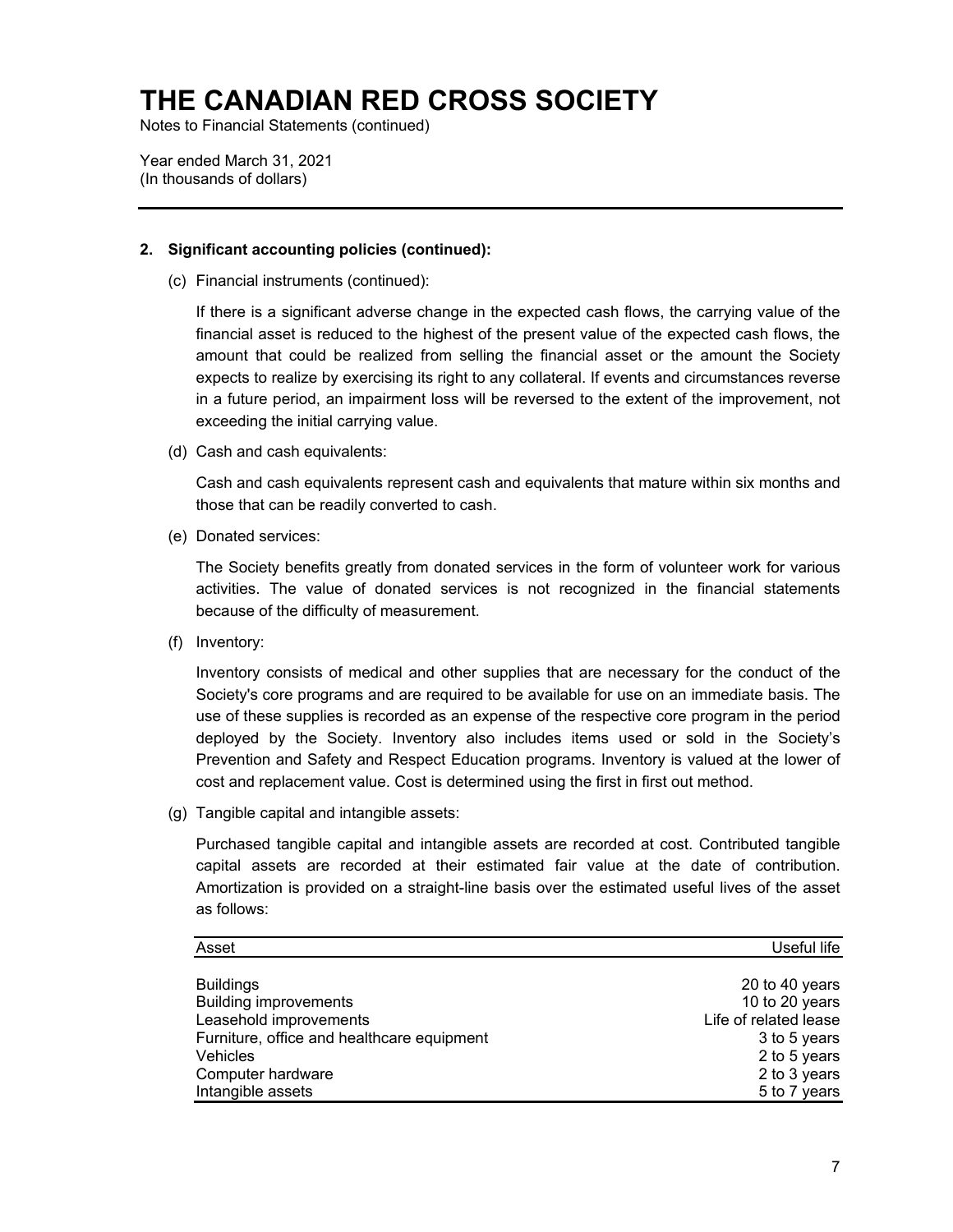Notes to Financial Statements (continued)

Year ended March 31, 2021 (In thousands of dollars)

#### **2. Significant accounting policies (continued):**

(g) Tangible capital and intangible assets (continued):

Land is not amortized due to its infinite life. Assets under development are only amortized once they are put into use by the Society. Intangible assets include purchased and internally developed software. When a tangible capital or intangible asset no longer contributes to the Society's ability to provide services, its carrying amount is written down to its residual value.

(h) Post-retirement benefits:

The cost of post-retirement benefits earned by employees is actuarially determined using the projected benefit method prorated on service and management's best estimate of discount rate, retirement ages of employees and expected health care costs. Plan obligations are discounted using current market interest rates and plan assets are presented at fair market value.

The Society measures its accrued benefits obligations for accounting purposes as at March 31 of each year by extrapolating the value from the most recent actuarial valuation prepared for funding purposes.

The benefit plan expense for the year consists of the current service and finance costs. Remeasurements and other items are recorded directly on the Statement of Changes in Net Assets.

(i) Allocation of expenses:

The Society incurs common support service expenses that are common to its programs and administration.

Governance and general management expenses are not allocated and are accounted for as part of organizational capacity. Other common support service expenses are allocated directly to the programs.

Fund Development expenses are not allocated and are accounted for directly in Fundraising expense.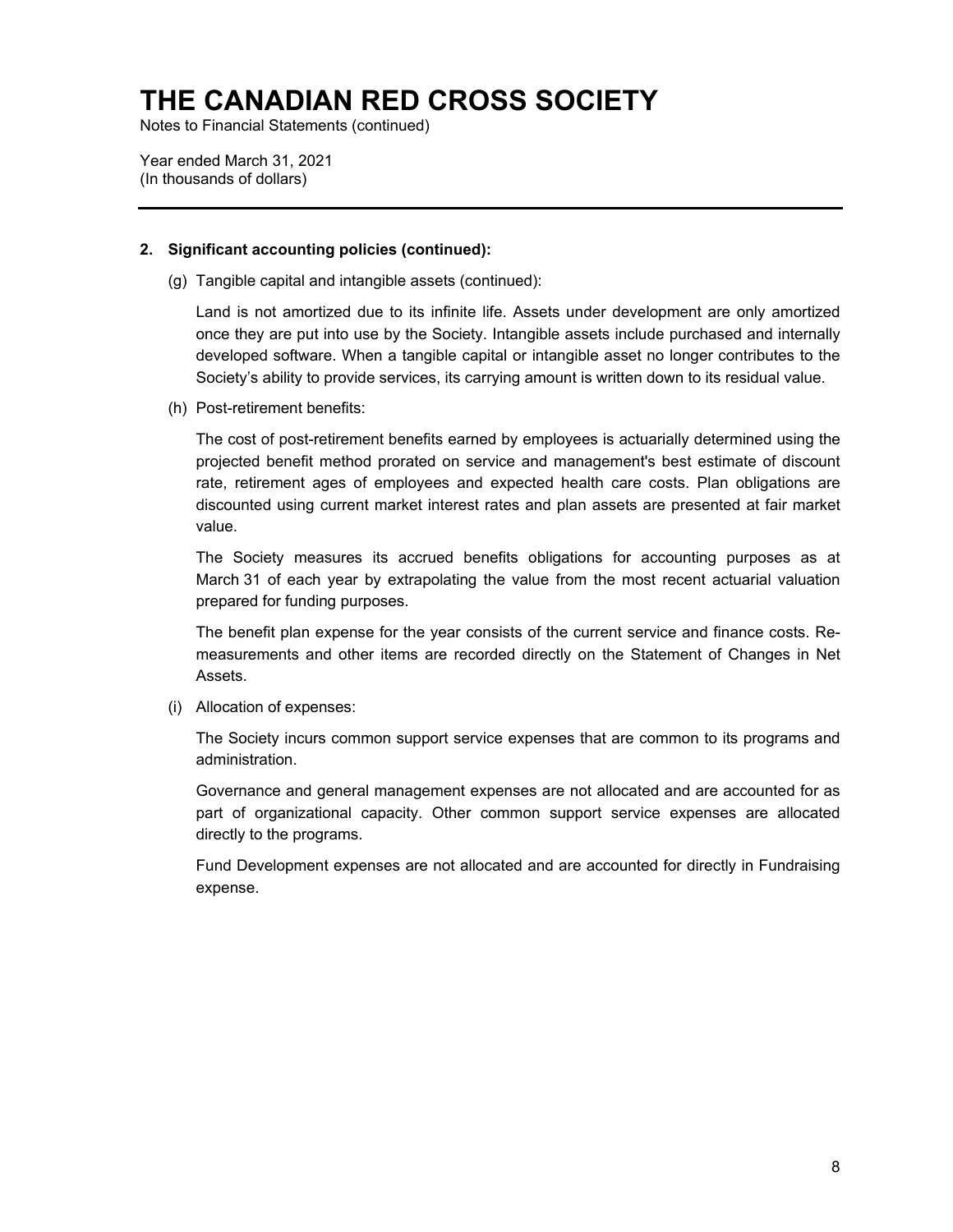Notes to Financial Statements (continued)

Year ended March 31, 2021 (In thousands of dollars)

### **2. Significant accounting policies (continued):**

(j) Use of estimates:

The preparation of these financial statements in conformity with Canadian accounting standards for not-for-profit organizations requires management to make estimates and assumptions that affect the amounts reported in the financial statements and the accompanying notes. In the opinion of management, these financial statements reflect, within reasonable limits of materiality, all adjustments necessary to present fairly the results for the years presented. Actual results could differ from these estimates. Key management estimates include the assumptions underlying the employee future benefit liability calculations, the impairment allowance on tangible and intangible assets where applicable, and the determination of certain accrued liabilities and contingencies. These estimates are reviewed periodically and as adjustments become necessary, they are recorded in the period in which they become known.

### **3. Cash and cash equivalents:**

Cash and cash equivalents related to deferred contributions are restricted externally for specified purposes and not available for the Society's general operations. Cash and cash equivalents internally restricted have been allocated to specific activities identified by management and approved by the Board of Directors. The funds are not available for the Society's general operations. Total cash and cash equivalents is allocated as follows:

|                                              | 2021          | 2020          |
|----------------------------------------------|---------------|---------------|
| Cash:                                        |               |               |
| Unrestricted                                 | \$<br>4,910   | \$<br>13,020  |
| <b>Externally restricted - General</b>       | 12,560        | 35,559        |
| Externally restricted - COVID-19             | 6,843         | 27,156        |
| <b>Externally restricted - Alberta Fires</b> | 16,285        | 7,166         |
| <b>Externally restricted - BC Fires</b>      | 26,407        | 9,737         |
| Internally restricted                        | 8,169         | 3,058         |
|                                              | 75,174        | 95,696        |
| Cash equivalents:                            |               |               |
| Unrestricted                                 | 196           | 482           |
| <b>Externally restricted - General</b>       | 33,637        | 37,725        |
| Externally restricted - COVID-19             | 19,835        |               |
| <b>Externally restricted - Alberta Fires</b> |               | 25,000        |
| Externally restricted - BC Fires             |               | 21,500        |
| Internally restricted                        | 12,000        | 20,500        |
|                                              | 65,668        | 105,207       |
| Total cash and cash equivalents              | \$<br>140,842 | \$<br>200,903 |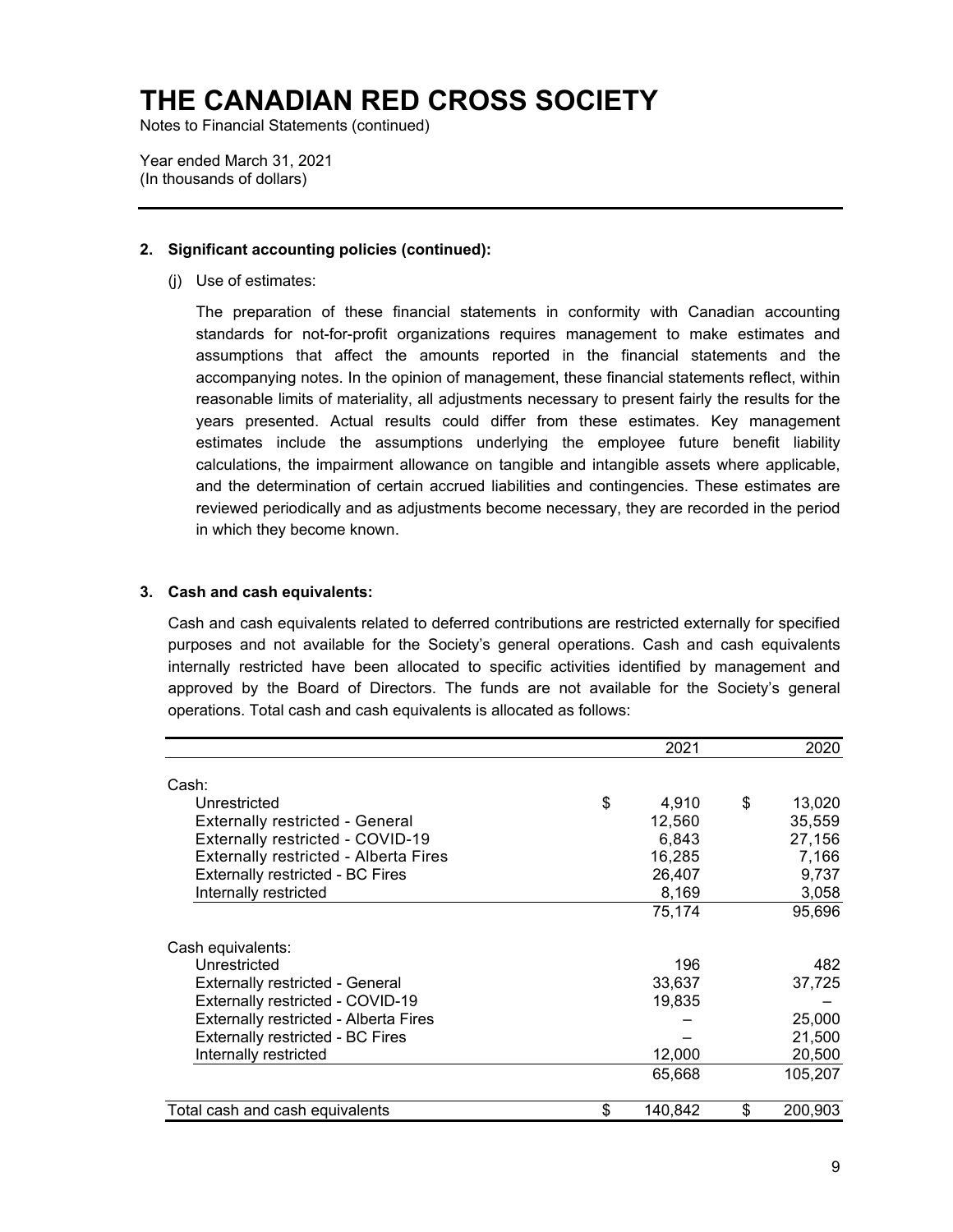Notes to Financial Statements (continued)

Year ended March 31, 2021 (In thousands of dollars)

### **4. Long-term investments:**

|                          |                            | 2021 |                  | 2020                       |                  |    |                  |  |
|--------------------------|----------------------------|------|------------------|----------------------------|------------------|----|------------------|--|
|                          | Fair value<br>and carrying |      |                  | Fair value<br>and carrying |                  |    |                  |  |
|                          | value                      |      | Cost             |                            | value            |    | Cost             |  |
| Investments:             |                            |      |                  |                            |                  |    |                  |  |
| Fixed income<br>Equities | \$<br>35,367<br>39,303     | S    | 35,358<br>34,144 | \$                         | 31,749<br>29,297 | \$ | 32,044<br>33,673 |  |
|                          | \$<br>74,670               | S    | 69,502           | S.                         | 61,046           | S  | 65,717           |  |

The fair values of investments are based on quoted market prices.

Fixed income investments are comprised of government and corporate bonds with maturity dates ranging from 2021 to 2170, earning interest up to 50% (2020 - ranging from 2020 to 2116, earning interest up to 25%).

### **5. Tangible capital and intangible assets:**

|                          | \$ | 124,589 | \$                   | 75,730      | \$ | 48,859   | \$<br>53,603 |
|--------------------------|----|---------|----------------------|-------------|----|----------|--------------|
| Assets under development |    | 8,402   |                      |             |    | 8,402    | 5,092        |
| Intangible assets        |    | 20,589  |                      | 8,007       |    | 12,582   | 14,700       |
| Computer hardware        |    | 7.321   |                      | 6.069       |    | 1,252    | 984          |
| Vehicles                 |    | 7,695   |                      | 6,991       |    | 704      | 728          |
| healthcare equipment     |    | 30,086  |                      | 26,622      |    | 3,464    | 3,807        |
| Furniture, office and    |    |         |                      |             |    |          |              |
| Leasehold improvements   |    | 4.620   |                      | 791         |    | 3.829    | 4,288        |
| <i>improvements</i>      |    | 42,430  |                      | 27,250      |    | 15,180   | 18,445       |
| Buildings and building   |    |         |                      |             |    |          |              |
| Land                     | \$ | 3.446   | \$                   |             | \$ | 3.446    | \$<br>5,559  |
|                          |    |         | amortization<br>Cost |             |    | value    | value        |
|                          |    |         |                      | Accumulated |    | Net book | Net book     |
|                          |    |         |                      |             |    | 2021     | 2020         |

Cost and accumulated amortization at March 31, 2020 amounted to \$125,606 and \$72,003, respectively.

Intangible assets include purchased and internally developed software.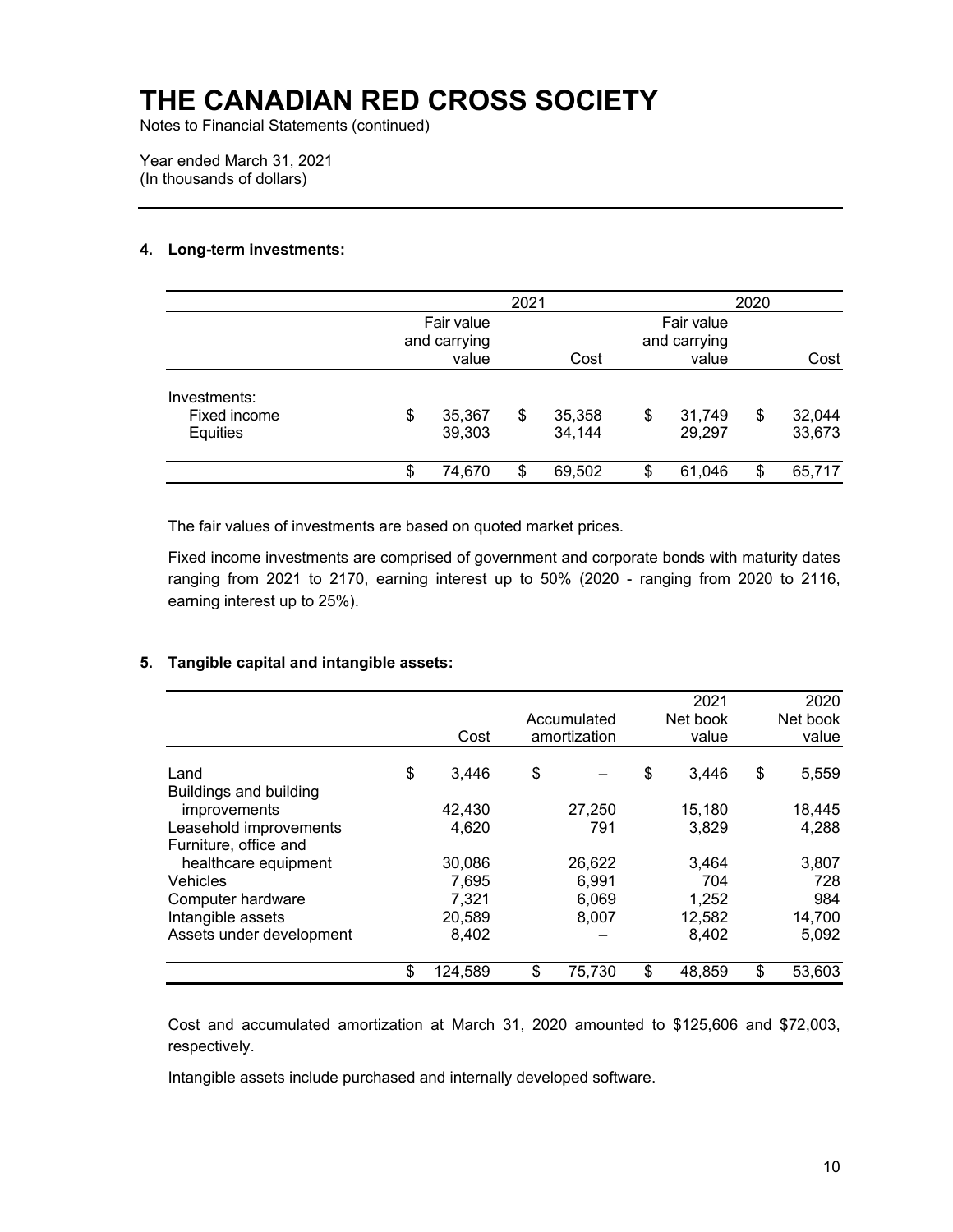Notes to Financial Statements (continued)

Year ended March 31, 2021 (In thousands of dollars)

#### **5. Tangible capital and intangible assets (continued):**

During the year, the Society disposed of tangible capital assets with a net book value of \$6 (2020 - \$33) for proceeds on disposal of \$73 (2020 - \$195), resulting in a gain on disposal of \$67 (2020 - \$162).

During the year, the Society expensed assets under development of \$1,674 (2020 - \$nil), following a review of the feasibility of the asset under development.

### **6. Assets held for sale:**

As part of the Society's strategy to reduce its physical footprint to deliver its services, certain properties were considered as redundant and contracted for sale during the past few years.

During the current year, the Society did not dispose of any assets previously held for sale (2020 - \$340 with proceeds of \$587 and a gain of \$247).

Assets currently classified as held for sale are comprised of buildings located in New Brunswick, Ontario, and British Columbia. The value of the buildings have been measured at the lower of their carrying amount or fair value less cost to sell.

### **7. Accounts payable and accrued liabilities:**

As at March 31, 2021, the Society had \$494 (2020 - \$127) payable for government remittances, including harmonized sales tax, goods and services tax and payroll remittances.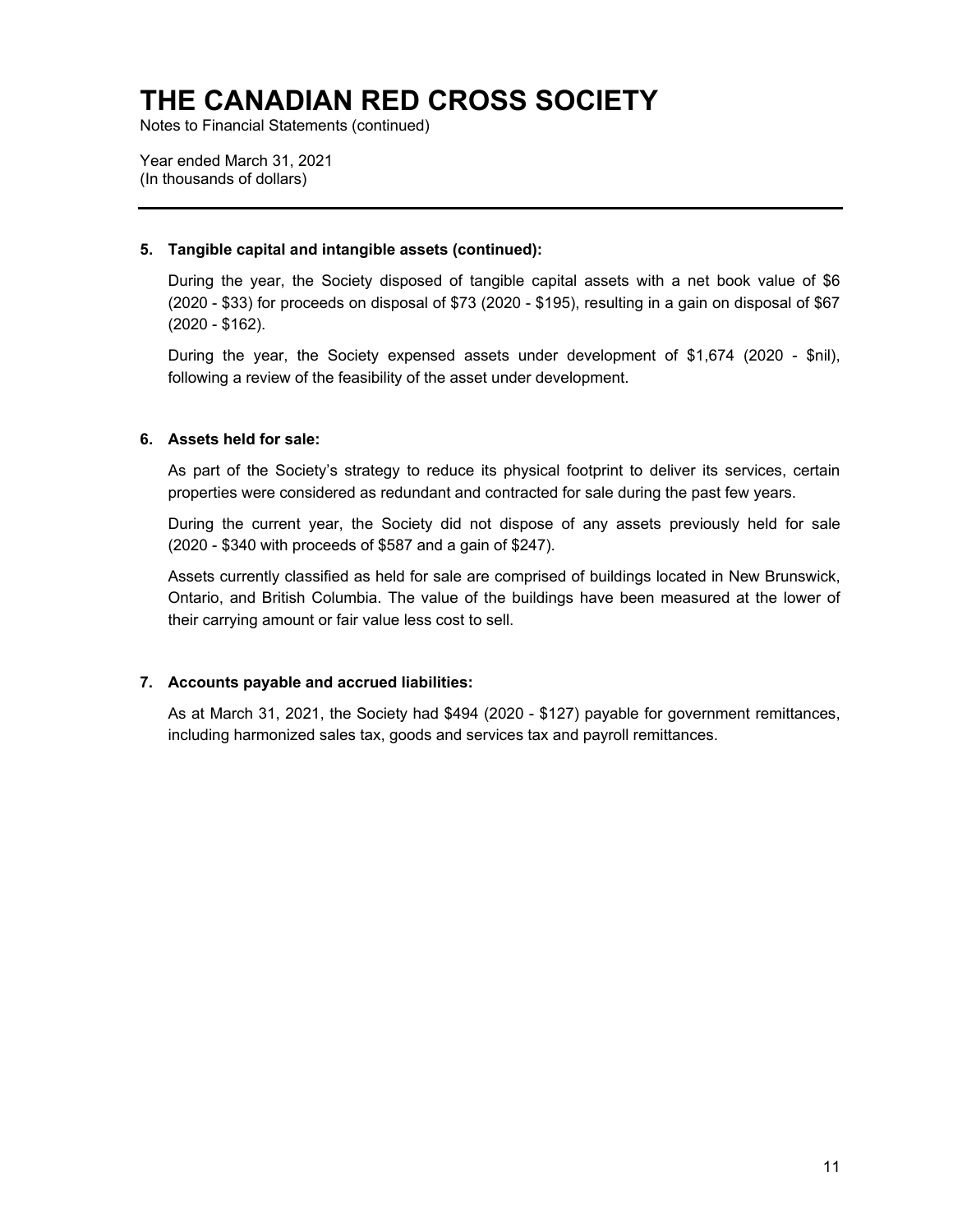Notes to Financial Statements (continued)

Year ended March 31, 2021 (In thousands of dollars)

### **8. Deferred contributions:**

Deferred contributions are comprised of amounts restricted for the funding of expenses to be incurred in the future. The movement of the deferred contributions is as follows:

|                                                                                                  |                    | 2021             |                    |               |            |
|--------------------------------------------------------------------------------------------------|--------------------|------------------|--------------------|---------------|------------|
|                                                                                                  | General            | Alberta<br>fires | <b>BC</b><br>fires | COVID-19      | Total      |
| Opening balance                                                                                  | \$<br>88,538<br>\$ | 32,166<br>\$     | 29,135<br>\$       | 27,156<br>-\$ | 176,995    |
| Donations and grants<br>received                                                                 | 74,986             |                  |                    | 271,232       | 346,218    |
| Interest earned and<br>deferred                                                                  | 911                | 445              | 395                | 130           | 1,881      |
| Recognized as revenue                                                                            | (78, 692)          | (13, 226)        | (5, 573)           | (266, 800)    | (364, 291) |
| Reallocated among funds                                                                          | 2,140              | (3, 100)         |                    | 960           |            |
| Reallocated to deferred<br>contributions related to<br>tangible capital and<br>intangible assets | (382)              |                  |                    |               | (382)      |
| Closing balance                                                                                  | 87,501             | 16,285           | 23,957             | 32,678        | 160,421    |
| Deferred contributions -<br>short-term                                                           | 87,501             | 9,697            | 15,412             | 32,678        | 145,288    |
| Deferred contributions -<br>long-term                                                            | \$<br>\$           | 6,588<br>\$      | 8,545<br>\$        | \$            | 15,133     |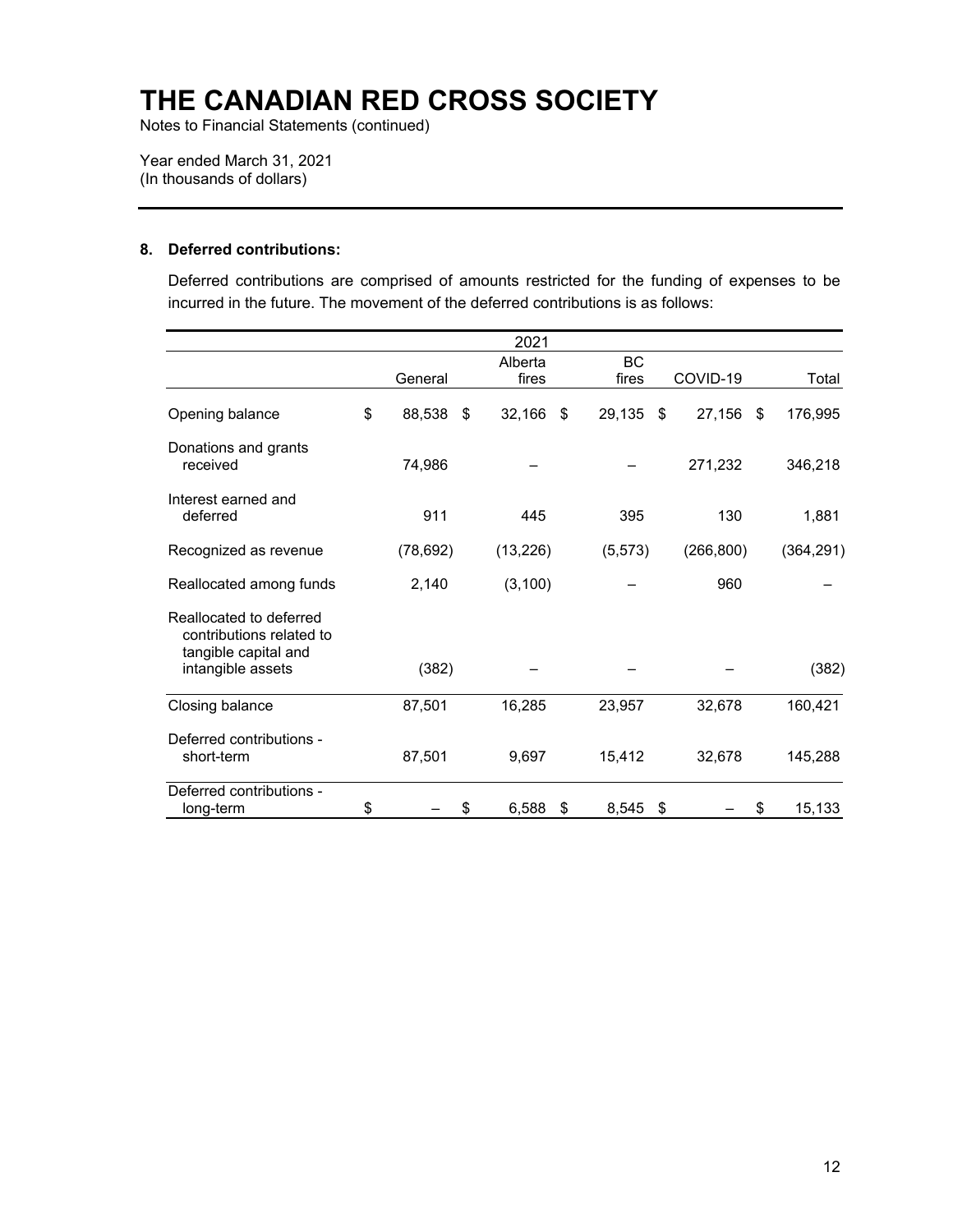Notes to Financial Statements (continued)

Year ended March 31, 2021 (In thousands of dollars)

### **8. Deferred contributions (continued):**

|                                                                                                  |               |    | 2020             |              |          |    |           |
|--------------------------------------------------------------------------------------------------|---------------|----|------------------|--------------|----------|----|-----------|
|                                                                                                  | General       |    | Alberta<br>fires | BC<br>fires  | COVID-19 |    | Total     |
| Opening balance                                                                                  | \$<br>107,018 | \$ | 51,823           | \$<br>38,969 | \$       | \$ | 197,810   |
| Donations and grants<br>received                                                                 | 93,599        |    |                  |              | 37,039   |    | 130,638   |
| Interest earned and<br>deferred                                                                  | 1,853         |    | 1,199            | 819          | 51       |    | 3,922     |
| Recognized as revenue                                                                            | (113, 623)    |    | (20, 856)        | (10, 653)    | (9,934)  |    | (155,066) |
| Reallocated to deferred<br>contributions related to<br>tangible capital and<br>intangible assets | (309)         |    |                  |              |          |    | (309)     |
| Closing balance                                                                                  | 88,538        |    | 32,166           | 29,135       | 27,156   |    | 176,995   |
| Deferred contributions -<br>short-term                                                           | 88,538        |    | 17,677           | 13,082       | 27,156   |    | 146,453   |
| Deferred contributions -<br>long-term                                                            | \$            | S  | 14,489           | \$<br>16,053 | \$       | S  | 30,542    |

The amounts recognized as revenue in respect of the COVID-19, Alberta Fires and BC Fires are included as part of the Emergency Management program revenue in the detailed statement of operations schedule.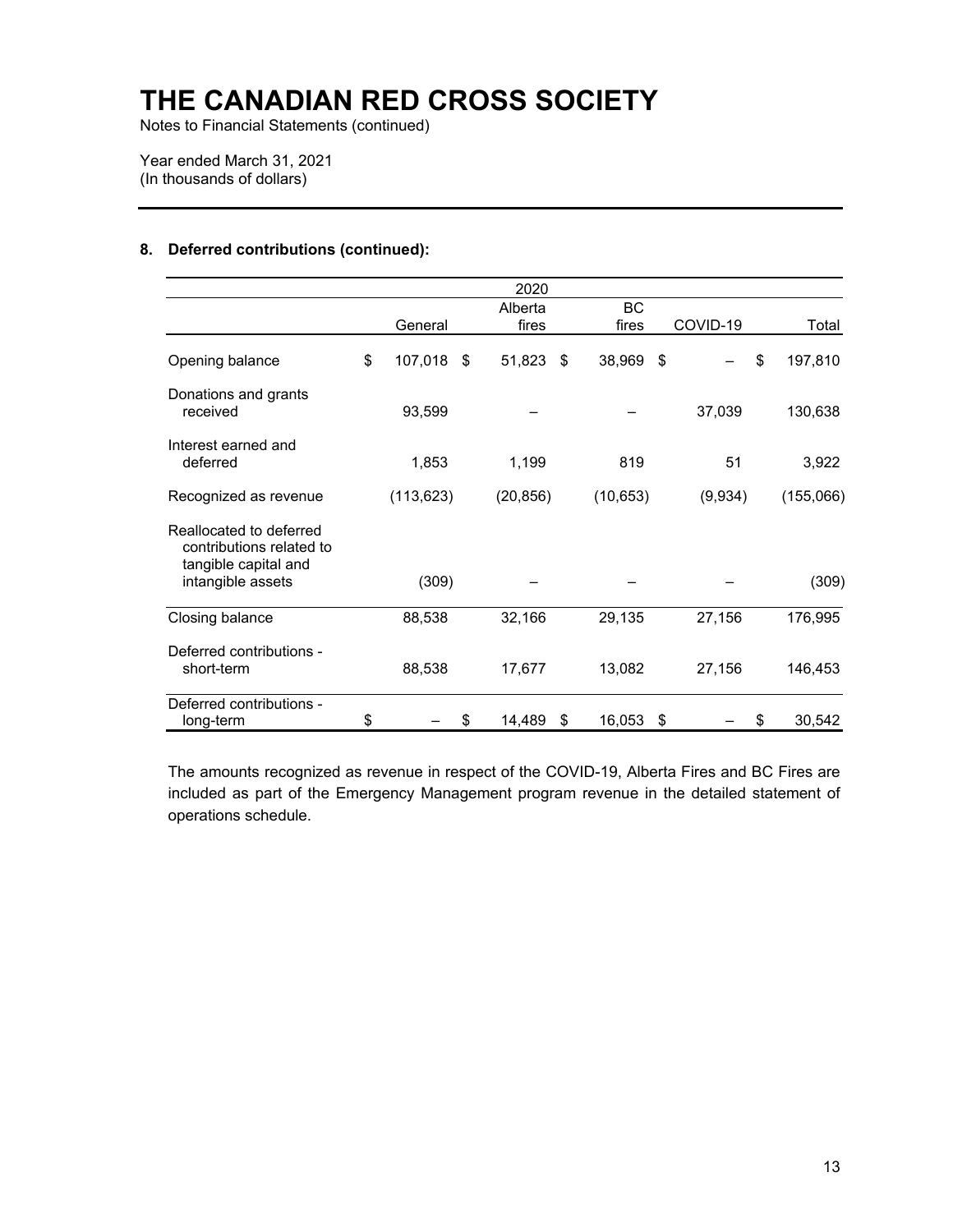Notes to Financial Statements (continued)

Year ended March 31, 2021 (In thousands of dollars)

### **9. Deferred contributions related to tangible capital and intangible assets:**

Deferred contributions related to tangible capital and intangible assets represent the unamortized amount of donations and grants received and used for the purchase of tangible capital and intangible assets. The changes in the deferred contributions balance for the year are as follows:

|                                                                                                                      | 2021        | 2020        |
|----------------------------------------------------------------------------------------------------------------------|-------------|-------------|
| Balance, beginning of year                                                                                           | \$<br>9.501 | \$<br>9.487 |
| Donations and grants received, used for the<br>purchase of tangible capital and intangible<br>assets during the year | 1.499       | 1,722       |
| Amortization of deferred contributions related to<br>tangible capital and intangible assets                          | (1, 877)    | (1,696)     |
| Gain on sale of tangible capital assets and<br>assets held for sale                                                  |             | (12)        |
| Balance, end of year                                                                                                 | \$<br>9.123 | \$<br>9.501 |

### **10. Employee future benefits:**

The Society is the sponsor and administrator of a defined contribution and a defined benefit pension plan. During the year ended March 31, 2021, the Society's contribution to its employees' defined contribution pension plan was \$3,182 (2020 - \$2,920).

The Society discontinued the defined benefit option of its pension plan on September 30, 1998. Members were given the option to convert their entitlements to a defined contribution basis or to have an annuity purchased on their behalf. Certain members' elections with respect to the conversion of past service benefits accrued to the date of discontinuation have not been finalized; therefore, no annuities have been purchased on behalf of these individuals. The Society remains responsible for the frozen benefits accrued under the defined benefit option of the Plan up to September 30, 1998.

The Society also sponsors life and health benefits for its retired employees (Other Benefit Plans). However, effective September 30, 2020, post-retirement health benefits are no longer offered to new retirees. There is no impact on those employees who retired on or before that date. These benefits are not pre-funded.

The most recent actuarial valuation for the Society's defined benefit pension plan was performed in September 2019 and extrapolated to March 31, 2021. The next valuation for this plan will be performed as of September 2022. The most recent actuarial valuations for the Society's other defined benefit plans were performed in March 2019. The next valuation for these plans will be performed by March 2022.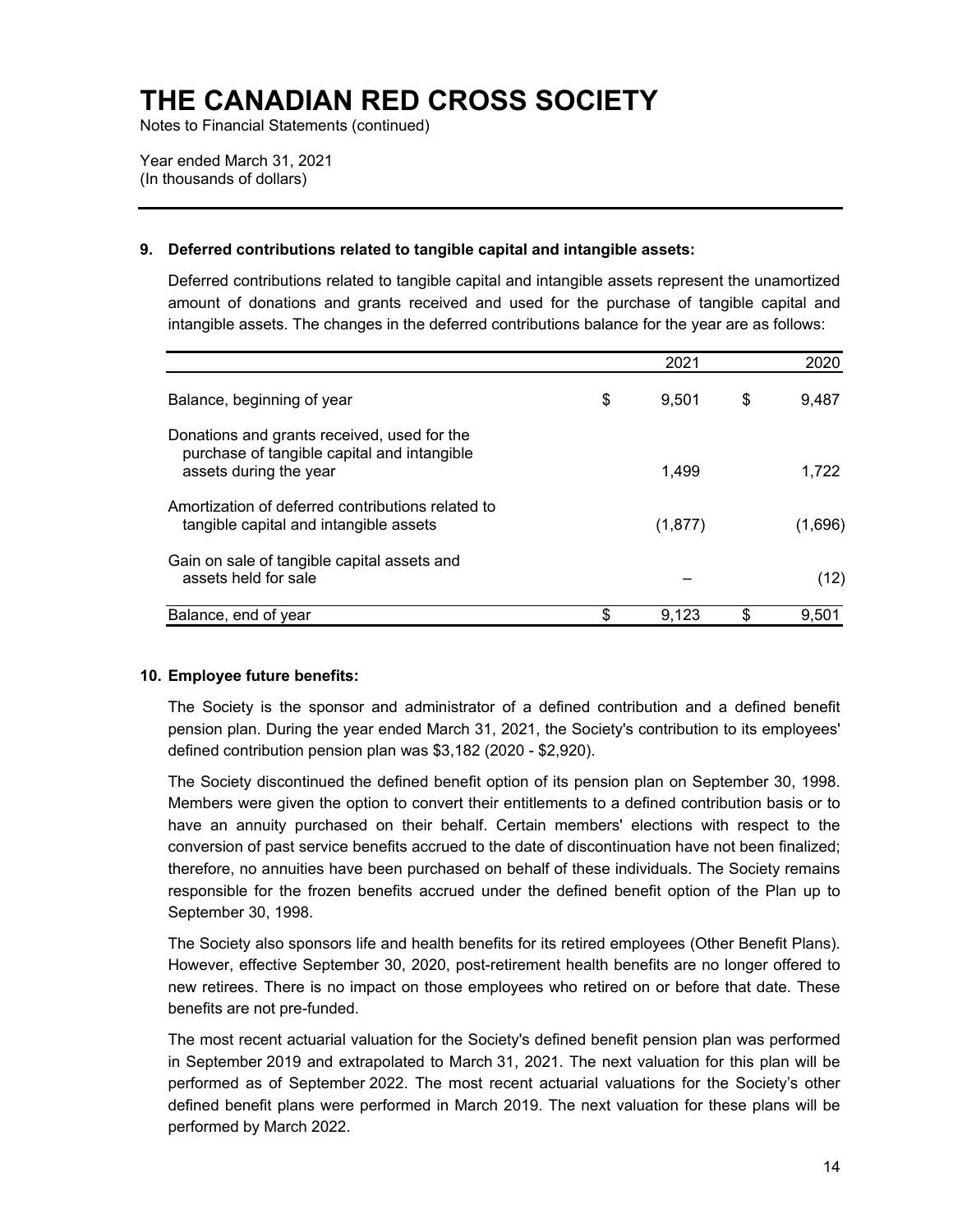Notes to Financial Statements (continued)

Year ended March 31, 2021 (In thousands of dollars)

### **10. Employee future benefits (continued):**

The information about the employee benefit plans is presented in the tables below:

|                                   | Defined benefit pension plan |       |    |       | Other defined benefit plans |          |    |                       |
|-----------------------------------|------------------------------|-------|----|-------|-----------------------------|----------|----|-----------------------|
|                                   |                              | 2021  |    | 2020  | 2021                        |          |    | 2020                  |
| Accrued benefit obligations,      |                              |       |    |       |                             |          |    |                       |
| beginning of year                 | \$                           | 3,417 | \$ | 3,244 | \$                          | 7.040    | \$ | 6,617                 |
| Current service cost              |                              |       |    |       |                             |          |    |                       |
| Past service cost                 |                              |       |    |       |                             |          |    | 413                   |
| Finance cost                      |                              | 137   |    | 135   |                             | 282      |    | 275                   |
| Benefits paid                     |                              | (240) |    | (350) |                             | (653)    |    | (606)                 |
| Actuarial (gain) loss             |                              | '5)   |    | 388   |                             | 316)     |    | 341                   |
| Accrued benefit obligations,      |                              |       |    |       |                             |          |    |                       |
| end of year                       |                              | 3.309 |    | 3,417 |                             | 6.354    |    | 7,040                 |
| Fair value of plan assets         |                              | 9.309 |    | 9.344 |                             |          |    |                       |
| Defined benefit asset (liability) |                              | 6.000 | \$ | 5.927 |                             | (6, 354) |    | $\left( 7,040\right)$ |

The significant actuarial assumptions adopted in measuring the Society's accrued benefit obligations are as follows:

|                                  | Defined benefit pension plan |       | Other defined benefit plans |       |
|----------------------------------|------------------------------|-------|-----------------------------|-------|
|                                  | 2021                         | 2020  | 2021                        | 2020  |
|                                  |                              |       |                             |       |
| Discount rate for obligations    | 4.00%                        | 4.00% | 4.00%                       | 4.15% |
| Discount rate for expenses       | 4.00%                        | 4.15% | 4.00%                       | 4.15% |
| Post-retirement indexation       | 1.75%                        | 1.75% | $-$ %                       | $-$ % |
| Dental cost increases            |                              |       | 4.00%                       | 4.00% |
| Extended healthcare cost         |                              |       |                             |       |
| escalations, 6.60% per           |                              |       |                             |       |
| annum in 2019 grading            |                              |       |                             |       |
| down to 4.00% per annum          |                              |       |                             |       |
| in and after 2040                |                              |       | 6.35%                       | 6.47% |
| Hospital benefit cost escalation |                              |       | 4.00%                       | 4.00% |

Other information about the Society's benefit plans is as follows:

|                                                          | Defined benefit pension plan |  |      |      | Other defined benefit plans |   |            |  |
|----------------------------------------------------------|------------------------------|--|------|------|-----------------------------|---|------------|--|
|                                                          | 2021                         |  | 2020 | 2021 |                             |   | 2020       |  |
| Employees and employer<br>contributions<br>Benefits paid | -<br>240                     |  | 350  | S    | 653<br>653                  | S | 606<br>606 |  |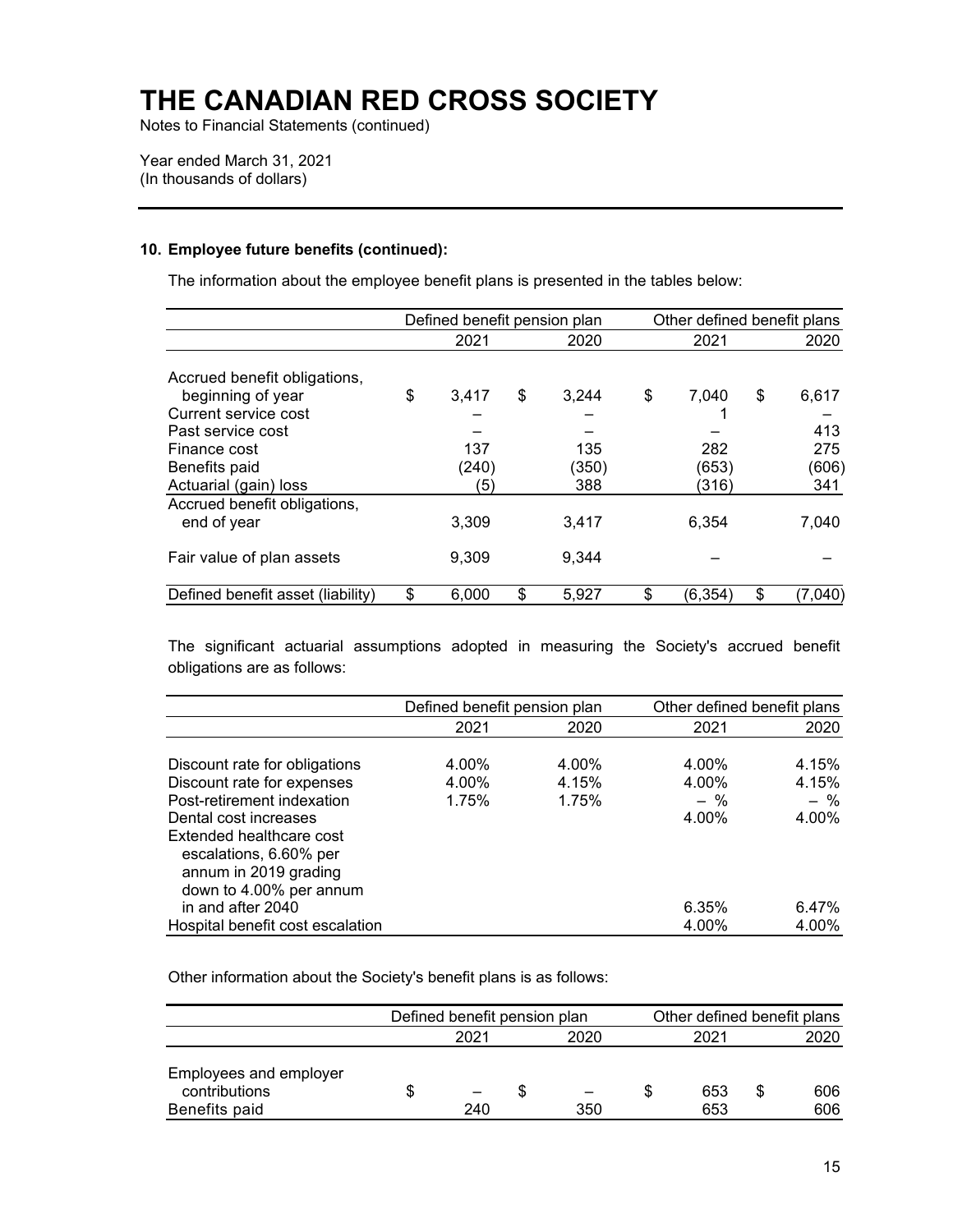Notes to Financial Statements (continued)

Year ended March 31, 2021 (In thousands of dollars)

### **11. Net assets:**

The Society defines its capital as its net assets. Its objectives in managing capital are:

- (a) to maintain a minimum reserve in its net assets, including \$35 million under the Legacy Fund, to ensure the ability to deliver on the operational plan priorities approved by the Board of Directors as well as continue operations in the face of unexpected events;
- (b) to invest funds in financial instruments permitted under the Board of Directors' approved Statements of Investment Policies and Procedures ("SIP&P"); and
- (c) to manage grants and donations with external restrictions in order to comply with the conditions for using these financial resources.

The Society monitors its net assets by reviewing various financial metrics, including cash flows and variances to forecasts and budgets.

Net asset management objectives, policies and procedures are unchanged since the preceding year.

The Society has complied with all the external requirements, including the requirements respecting the external restrictions.

### **12. Internally restricted funds:**

The Society restricts the use of portions of its unrestricted net assets for specific future uses. When incurred, related expenses are charged to operations and the balance of internally restricted net assets is reduced accordingly.

Internally restricted funds are comprised of:

• Legacy Fund: On January 31, 2020, a new fund was created by combining the Contingency Reserve with new donations of \$31,200 to provide investment income to support operations. As at March 31, 2021, the cumulative amounts of \$71,800 (2020 - \$60,400) internally restricted and \$500 (2020 - \$nil) endowed are reserved to both ensure the ability to continue operations in the face of unexpected events and provide investment income to support operations. The Society allocates annually 3% of the average prior three-year fair value of the fund to the unrestricted reserves to support operations.

In the year, the Society received a \$500 endowed donation in favour of the Legacy Fund.

- Strategic Investment Reserve Fund ("SIRF"): A cumulative amount of \$14,700 (2020 \$23,300) is reserved to finance strategic initiatives.
- COVID-19 Insurance Fund: A cumulative amount of \$5,300 (2020 \$nil) is reserved to supplement the Society's insurance program.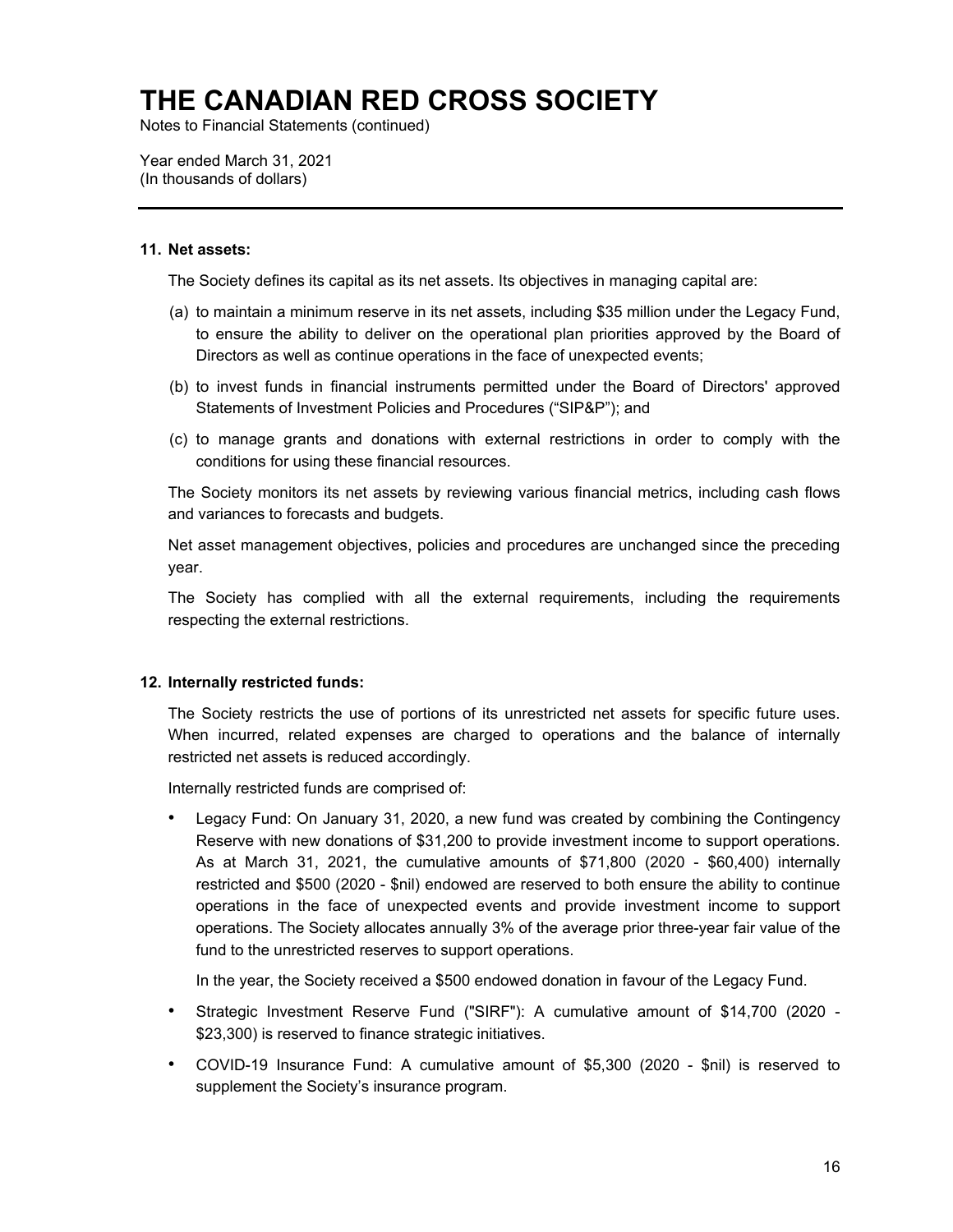Notes to Financial Statements (continued)

Year ended March 31, 2021 (In thousands of dollars)

#### **12. Internally restricted funds (continued):**

• Tsunami Fund: An amount of \$119 (2020 - \$331) was expended on the objectives of the Tsunami Fund leaving a remaining balance of \$110 (2020 - \$229) as internally restricted.

### **13. Commitments:**

The Society has entered into various operating leases for buildings and equipment. The minimum annual lease payments for the next five fiscal years are as follows:

| 2022 | \$<br>6,957 |
|------|-------------|
| 2023 | 4,335       |
| 2024 | 2,185       |
| 2025 | 1,785       |
| 2026 | 1,532       |

The Society has also committed a total amount of \$41,841 (2020 - \$59,426) under signed contracts where the services have yet to be delivered. In addition, \$10,440 (2020 - \$10,126) of uncontracted commitments have been agreed to. Of this amount, all are expected to be expended within five years.

### **14. Contingent liabilities and guarantees:**

The Society receives contributions from federal and provincial funding agencies that are subject to restrictions as to the use of the funds. The Society's accounting records, as well as those of member institutions subcontracted to execute the projects, are subject to audit to identify instances, if any, in which the amounts charged to projects have not complied with the agreed terms and conditions, and which, therefore, would be refundable to the funding agency. Adjustments to the financial statements as a result of these audits will be recorded in the period in which they become known.

In the normal course of operations, the Society provides indemnification agreements with various counterparties in transactions such as service agreements, software licenses, leases, and purchases of goods. Under these agreements, the Society agrees to indemnify the counterparty against loss or liability arising from the acts or omissions of the Society in relation to the agreement. The nature of the indemnification agreements prevents the Society from making a reasonable estimate of the maximum potential amount that the Society would be required to pay such counterparties.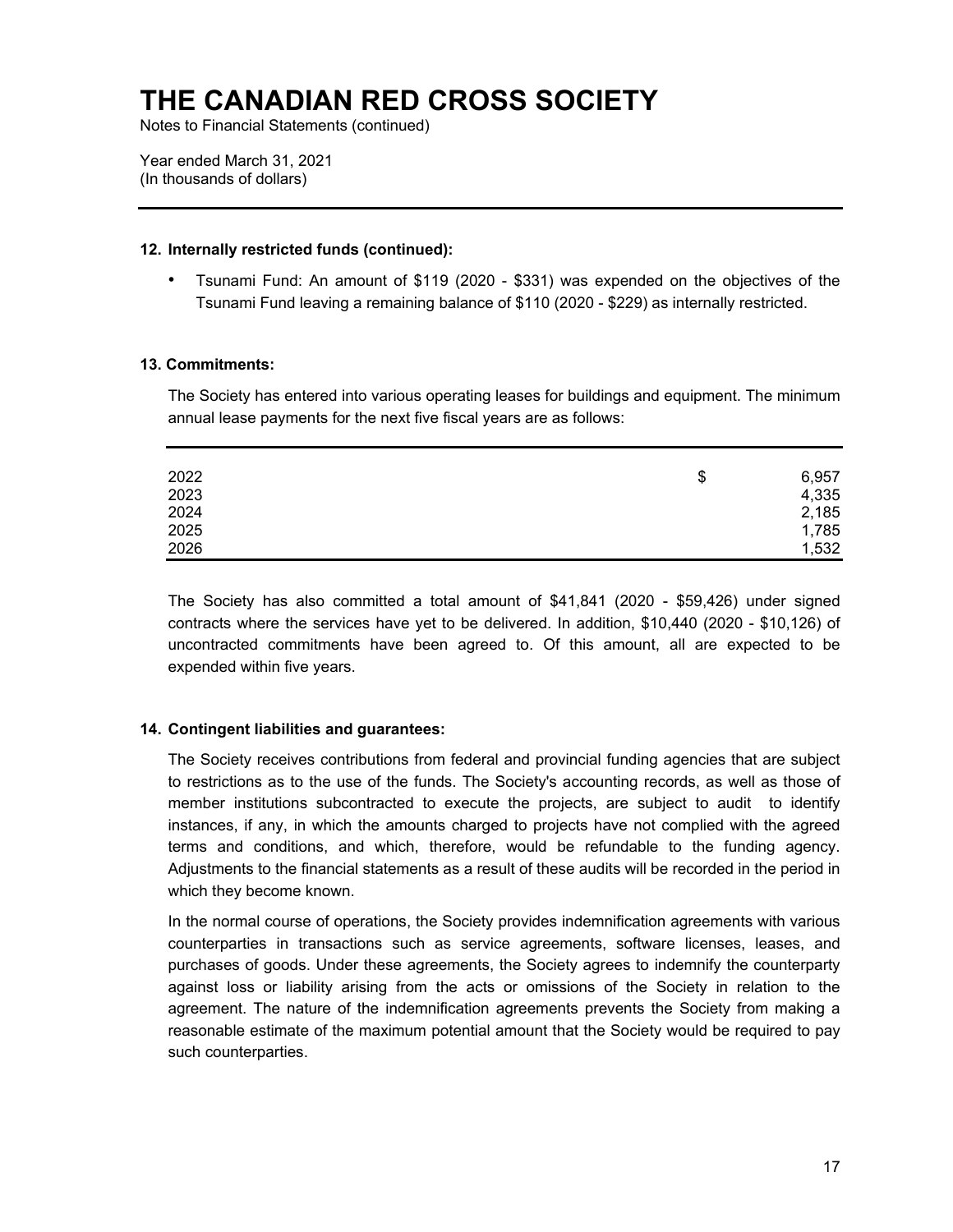Notes to Financial Statements (continued)

Year ended March 31, 2021 (In thousands of dollars)

### **15. Fundraising:**

Fundraising revenue and expenses are as follows:

|                                      | 2021         | 2020         |
|--------------------------------------|--------------|--------------|
| Revenue:                             |              |              |
| <b>Bequests</b>                      | \$<br>6,663  | \$<br>43,508 |
| Direct marketing                     | 59,052       | 50,950       |
| Lotteries and gaming                 | 809          | 852          |
| Special events and other fundraising | 12,947       | 15,219       |
|                                      | 79,471       | 110,529      |
| Direct expenses:                     |              |              |
| <b>Bequests</b>                      | 1,292        | 1,159        |
| Direct marketing                     | 22,967       | 25,469       |
| Lotteries and gaming                 | 640          | 748          |
| Special events and other fundraising | 11,314       | 12,547       |
|                                      | 36,213       | 39,923       |
|                                      | \$<br>43,258 | \$<br>70,606 |

During the year, the Society received \$79,471 (2020 - \$110,529) in unrestricted donations. In addition, the Society received restricted donations accounted for as program revenue of \$9,232 (2020 - \$10,170) and restricted donations accounted for as deferred contributions of \$43,962 (2020 - \$29,433), for total fundraising of \$132,665 (2020 - \$150,132) raised during the year.

### **16. Allocation of expenses:**

Net support services are allocated directly to programs. During the year, they were allocated as follows:

|                                                                                                                                       | 2021                                              |   | 2020                                        |
|---------------------------------------------------------------------------------------------------------------------------------------|---------------------------------------------------|---|---------------------------------------------|
| Organizational capacity<br>International operations<br>Emergency management<br>Prevention and safety<br>Health and community wellness | \$<br>14,111<br>5,085<br>18,320<br>5,672<br>9,096 | S | 14,644<br>6,166<br>16,542<br>5,867<br>9,638 |
|                                                                                                                                       | 52,284                                            |   | 52,857                                      |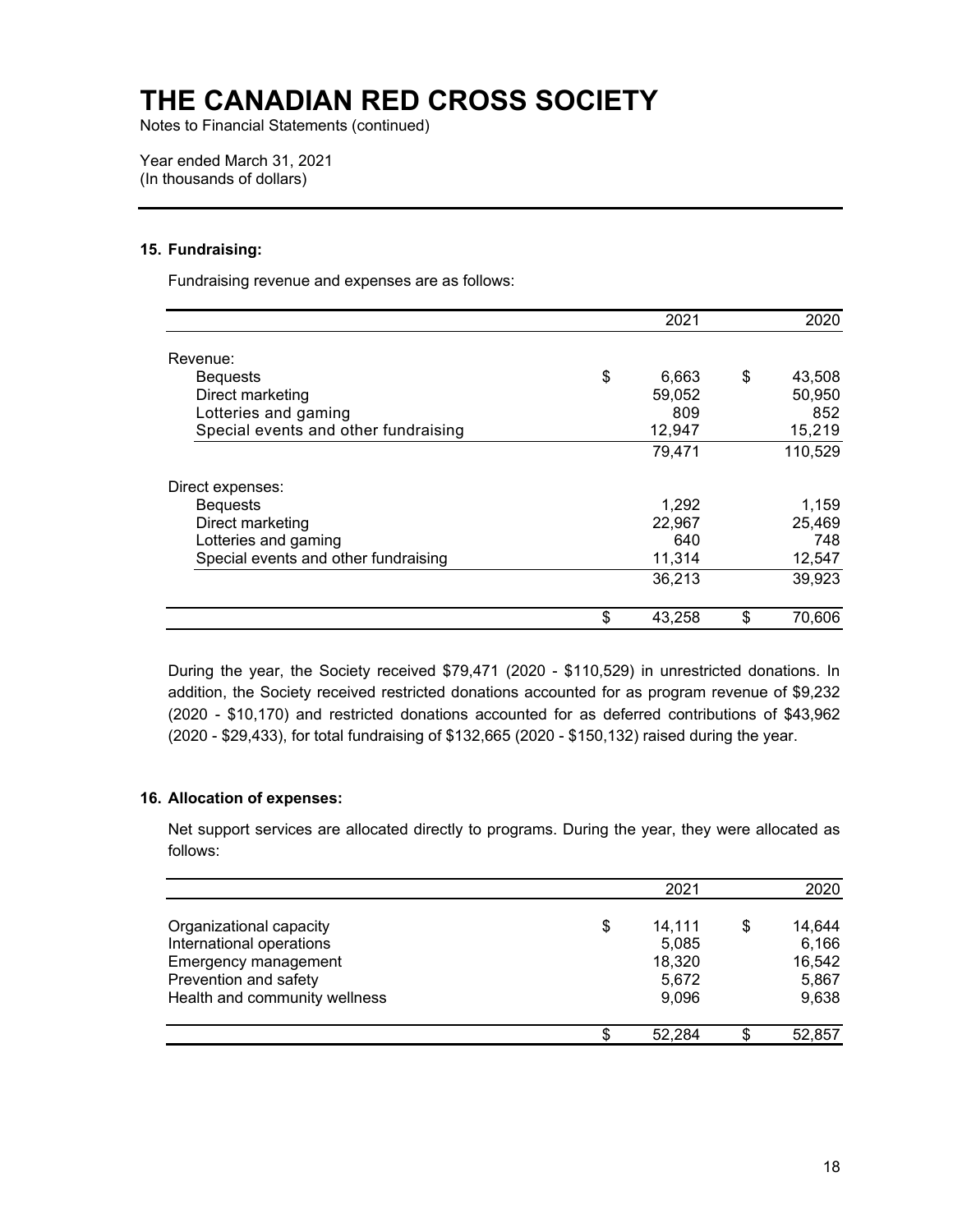Notes to Financial Statements (continued)

Year ended March 31, 2021 (In thousands of dollars)

### **17. Changes to net assets invested in tangible capital and intangible assets:**

Net changes are comprised of the following:

|                                                                                             | 2021           | 2020           |
|---------------------------------------------------------------------------------------------|----------------|----------------|
| Amortization of tangible capital and intangible assets                                      | \$<br>(7, 162) | \$<br>(6, 812) |
| Amortization of deferred contributions related to<br>tangible capital and intangible assets | 1,877          | 1,696          |
| Gain on sale of tangible capital assets and<br>assets held for sale                         | 67             | 421            |
| Proceeds on sale of tangible capital assets and<br>assets held for sale                     | (73)           | (782)          |
| Acquisitions of tangible capital and intangible assets                                      | 6.623          | 9.325          |
| Decrease of deferred contributions related to<br>tangible capital and intangible assets     | (1, 499)       | (1, 722)       |
|                                                                                             | \$<br>(167)    | 2,126          |

#### **18. Financial risks:**

The Society is subject to the following risks from its financial instruments:

(a) Market risk :

Market risk is the risk that the fair value or future cash flows of a financial instrument will fluctuate because of changes in market prices. Market risk comprises three types of risk, namely foreign currency risk, interest rate risk and other price risk:

i) Foreign currency risk:

The Society operates internationally, giving rise to exposure to market risks from changes in foreign exchange rates. Foreign exchange risk is not significant as risk is limited to USD and other foreign currency cash holdings totaling \$665 (2020 - \$741).

ii) Interest rate risk:

Interest rate risk refers to adverse consequences of interest rate changes on the Society cash flows, financial position, investment income and interest expense. The Society's exposure to interest rate risk is limited to its fixed income investments as disclosed in note 4. The potential impact of adverse changes in rates is not considered significant.

iii) Other price risk:

Other price risk is the risk that the fair value or future cash flows of a financial instrument will fluctuate because of changes in market prices. The Society believes that it is not exposed to significant other price risk arising from its financial instruments.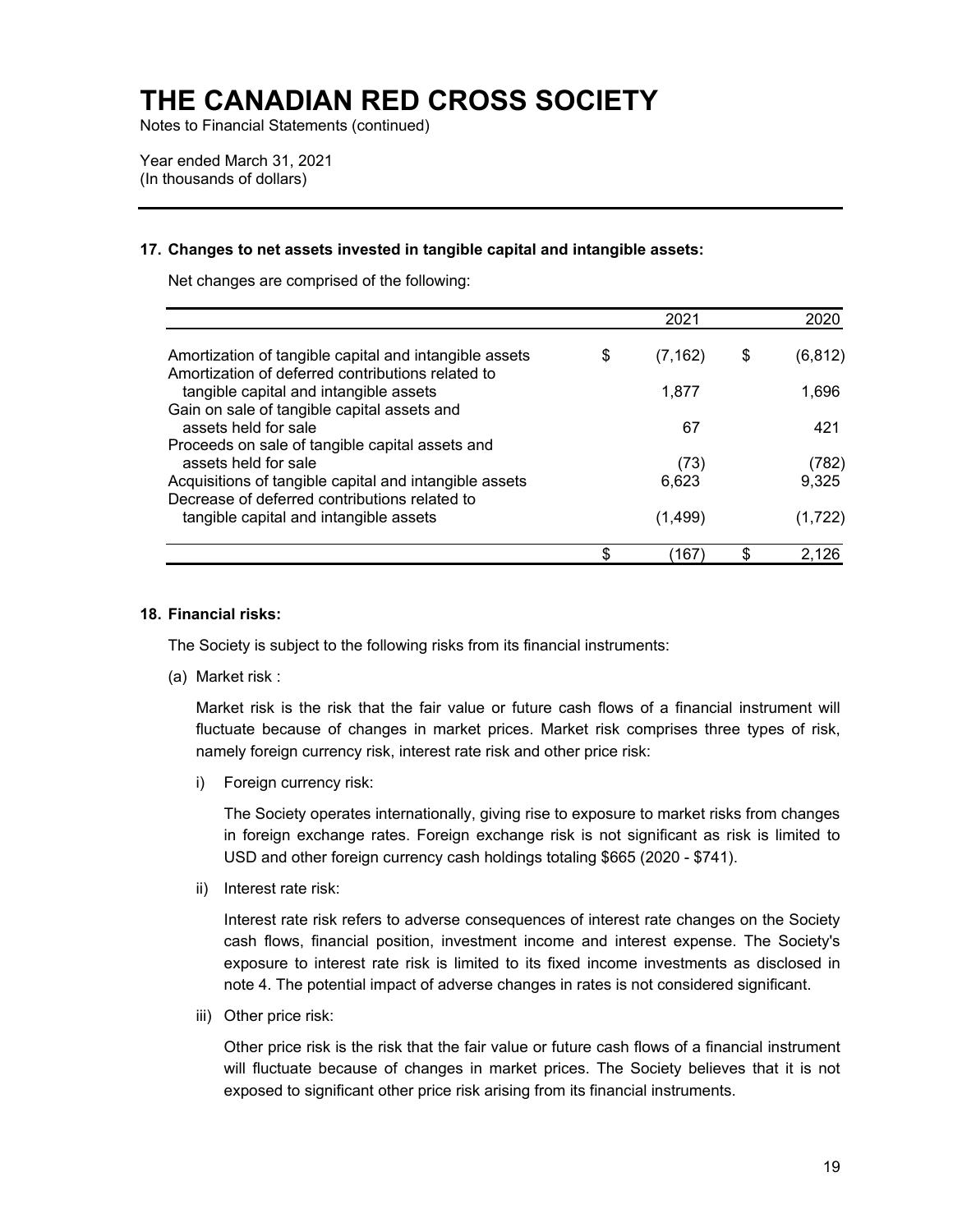Notes to Financial Statements (continued)

Year ended March 31, 2021 (In thousands of dollars)

### **18. Financial risks (continued):**

(b) Liquidity risk:

Liquidity risk is the risk that the Society will be unable to fulfill its obligations associated with financial liabilities or to meet cash requirements on a timely basis or a reasonable cost. The Society manages its liquidity risk by monitoring its operating requirements. The Society prepares budgets and cash forecasts to ensure it has sufficient fund to fulfill its obligations.

(c) Credit risk:

Credit risk arises from the potential that one party to a financial instrument will fail to discharge an obligation and cause the other party to incur a financial loss. The Society's accounts receivable represent credit provided for the Society's programs. The Society extends credit to its authorized providers and funding agencies. The Society's Health and Community Wellness and Emergency Management programs represent 92% (2020 - 84%) of the total accounts receivable. The credit is provided mainly to federal and provincial governments and, accordingly, presents minimal credit risk to the Society.

The maximum credit exposure of the Society is represented by the fair value of the investments and amounts receivable as presented in the statement of financial position. The Society has an allowance for doubtful accounts of \$672 (2020 - \$808).

There has been no significant change in the risk exposures of the Society in the year.

### **19. Restructuring:**

In February 2020, the Board approved the discontinuance of the Atlantic Home Support program, a program under the Society's Health and Community Wellness program. The planned exit resulted in obligations being incurred at the balance sheet date in relation to the termination of various government contracts.

During 2021, previously announced restructuring initiatives continued for the Health and Community Wellness Program in Ontario and began in Atlantic Canada. These activities have not been completed and will carry into the 2022 fiscal year.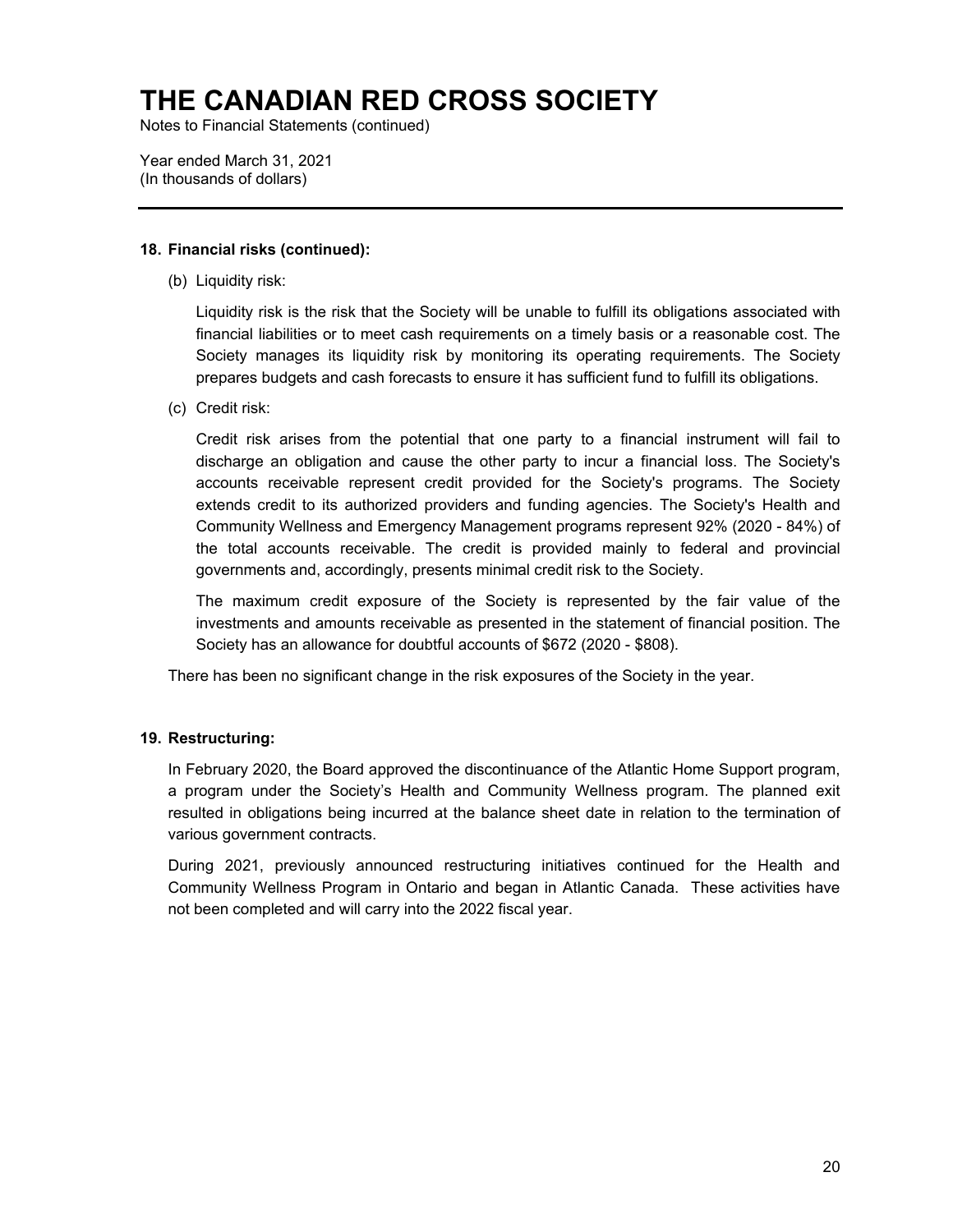Notes to Financial Statements (continued)

Year ended March 31, 2021 (In thousands of dollars)

### **19. Restructuring (continued):**

The obligations accrued and settled are as follows:

|                                | 2021          |     |            |   |       |
|--------------------------------|---------------|-----|------------|---|-------|
|                                | Health        |     | Prevention |   |       |
|                                | and Community | and |            |   |       |
|                                | Wellness      |     | Safety     |   | Total |
| Employment-related obligations | \$<br>6,734   | \$  |            | S | 6,734 |
| Support service obligations    | 834           |     |            |   | 834   |
| Amounts settled in year        | (200)         |     |            |   | (200) |
| Remaining obligations          | \$<br>7,368   | \$  |            | œ | 7,368 |

|                                |               | 2020     |     |            |             |
|--------------------------------|---------------|----------|-----|------------|-------------|
|                                |               | Health   |     | Prevention |             |
|                                | and Community |          | and |            |             |
|                                |               | Wellness |     | Safety     | Total       |
| Employment-related obligations | \$            | 6,828    | \$  | 167        | \$<br>6,995 |
| Support service obligations    |               | 871      |     | 213        | 1,084       |
| Amounts settled in year        |               | (131)    |     | (380)      | (511)       |
| Remaining obligations          | \$            | 7,568    | \$  |            | 7,568       |

### **20. Effects of COVID-19:**

Prior to March 31, 2020, the COVID-19 outbreak was declared a pandemic by the World Health Organization and has had a significant financial, market and societal impact. There were no significant impacts to the Society prior to that time.

During the year ended March 31, 2021, the COVID-19 pandemic had a significant impact on operating revenues and expenditures of the Society with total operating revenues of \$286,576 (2020 - \$12,919) received to fund the Society's emergency response efforts.

#### **21. Subsequent event:**

On April 29, 2021, the Society completed the sale of one of its properties classified as held for sale at March 31, 2021, for proceeds of \$16,108, resulting in a gain on disposal of \$11,977.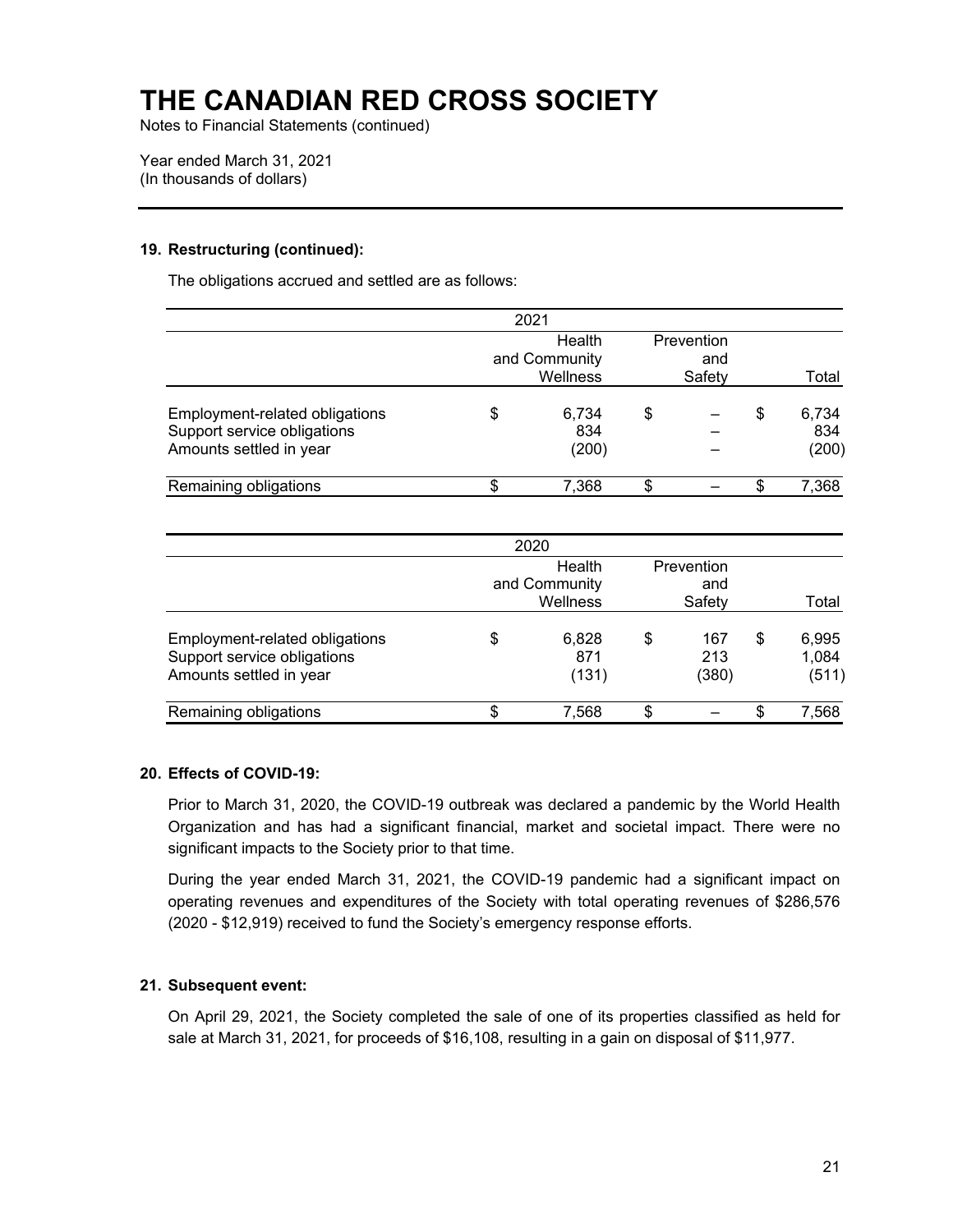Notes to Financial Statements (continued)

Year ended March 31, 2021 (In thousands of dollars)

### **22. Comparative information:**

Certain comparative information has been reclassified to conform to the financial statement presentation adopted in the current year.